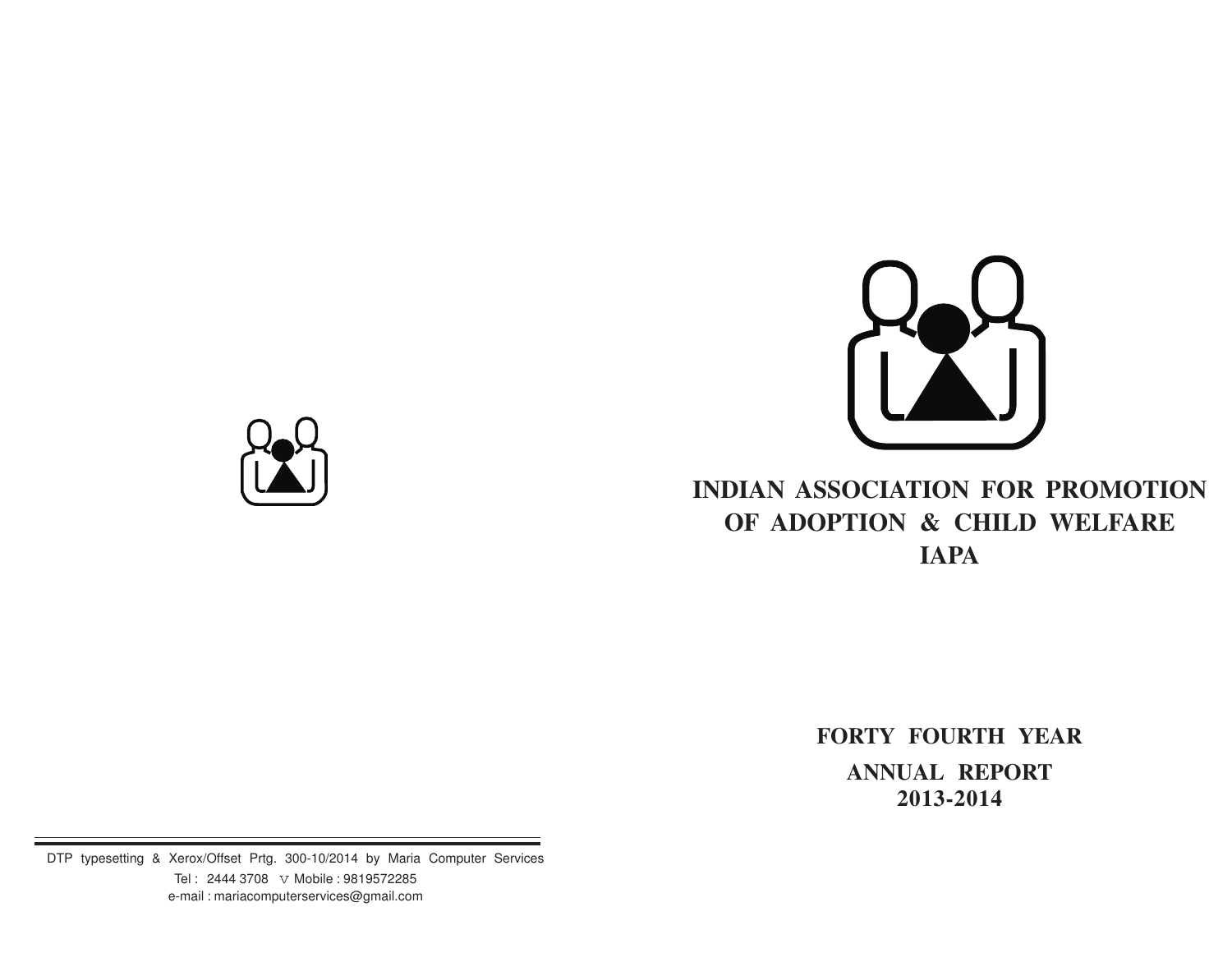

Ø The **VISION** of **IAPA** is for every **CHILD** to grow up with love and nurturance in the permanent security of a family; to have the opportunity for education and all-round development in a supportive environment.



**Indian Association for Promotion of Adoption & Child Welfare** 7, Kanara House, Mogul Lane, Matunga (W), Mumbai 400 016

Tel.: 2430 7076 ●Telefax: 2437 4938 ●Email: iapa@mtnl.net.in



Ø **IAPA MISSION** is to secure a nurturing family environment for the **CHILD,** so deprived, to preserve and strengthen the family of the **CHILD** facing crisis that destabilizes normal functioning, to provide assistance for education and opportunities for self-development of the marginalised **CHILD** through a range of supportive programmes, which enrich personality and enhance physical and emotional health and to work towards families' empowerment.

To engage in awareness creation, capacity building and advocacy for better standards in **CHILD** care services and to work at the levels of policy, practices and procedures to assure the **CHILD** his/her rights to family, education and participation.

**ANNUAL REPORT & AUDITED STATEMENT OF ACCOUNTS FOR THE YEAR ENDING 31ST MARCH 2014**

**Income Tax Exemption Certificate No. DIT (E) / MC / 80G / 1876 / 2007 / 2008-09 VALID from 01/04/2008 till perpetuity FCRA No. 083780369**

**Registered under the Societies Registration Act XXI of 1860 : No. BOM / 37 / 1971 and The Public Trust Act of 1950 Registration No. F-2230**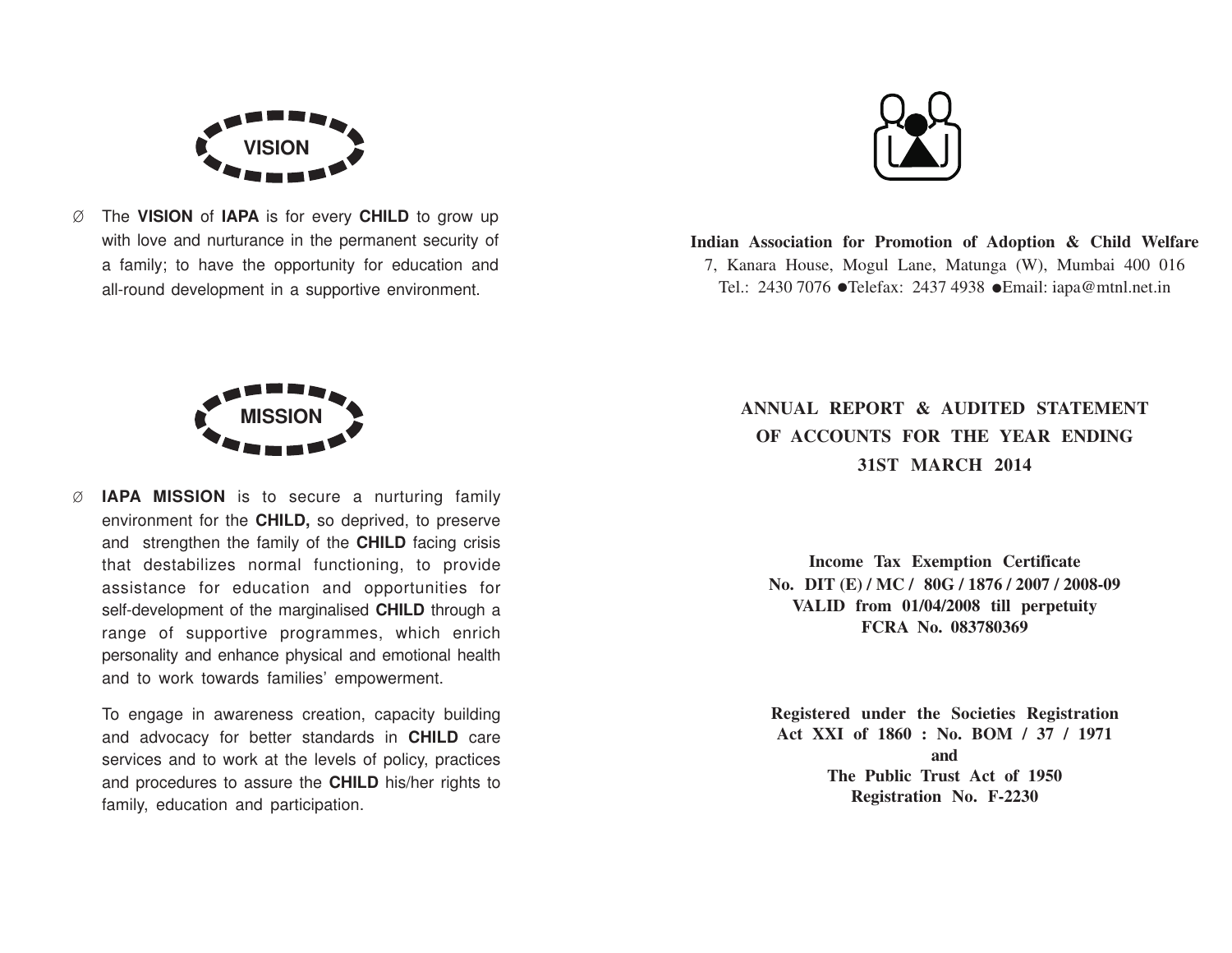# **INDIAN ASSOCIATION FOR PROMOTION OF ADOPTION & CHILD WELFARE (IAPA)**

#### **HEAD OFFICE :**

#### **PROJECT OFFICE :**

| Flat-7, Kanara Br. C.H.S. Ltd., |
|---------------------------------|
| Mogul Lane, Matunga (W),        |
| Mumbai 400 016                  |
| E-mail: iapa@mtnl.net.in $&$    |
| iapacw1970@gmail.com            |
| Phone: 2430 7076                |
| Telefax: 2437 4938              |

40, West Khetwadi BMC School Khetwadi 5th Lane, Girgaum, Mumbai 400 004 E-mail : iapakhetwadi2@gmail.com Phone : 2388 5981 Telefax : 2389 4106

#### **Website : www.iapacw.org**

#### **CHAPTERS**

**of**

**IAPA**

#### **VIDARBHA CHAPTER : MARATHWADA CHAPTER :**

#### **VARADAAN**

Bajaj Nagar Nagpur - 440 010

Gandhi Smarak Nidhi

### **SAKAR**

C/o. 349/2, Maharashtra Phone : 0712-5640687 Email : varadaan\_ngp@yahoo.com Flat No. R-2 Chandrapushpa Sankul Kalda Corner, New Shreyanagar Aurangabad - 431005 Phone : 0240-2347099 Email : sakaradoption@rediffmail.com

# **INDIAN ASSOCIATION FOR PROMOTION OF ADOPTION & CHILD WELFARE (IAPA)**

### **ANNUAL REPORT – 2013-2014**

#### **PRESIDENT'S MESSAGE** :

It is with pleasure we present the Annual Report of the **IAPA** for the year 2013-2014, the 44th year of its existence.

Child Protection and Rehabilitation being its mandate, **IAPA** continues engaging in offering multipronged interventions, reaching out to children and their families in vulnerable situations, with a holistic, integrated approach.

Facilitating adoption of a child without parental care requires working with various authorities. The work is intensive and time consuming, however deeply satisfying when children join their forever families. Last year, **IAPA** facilitated the placement of six special needs children in inter-country adoption, from a Special Adoption Agency (SAA). **IAPA** was approached to assist in the legalization of the cases, as the concerned **SAA** did not have an inter-country placement license. This was a very fruitful collaboration.

Increasing number of our sponsored students are pursuing higher education taking up vocational and other professional courses. Sustained guidance and support and engaging the whole family, is very motivating for the student to aspire towards higher goals. This trend is also seen among the students sponsored under our Rural Programme. The shift in perspective towards value of education is very encouraging, spurring us to forge ahead.

The wide range of support services for the emotional, mental and physical well being of the students and children affected by crisis in their family, along with the empowerment of their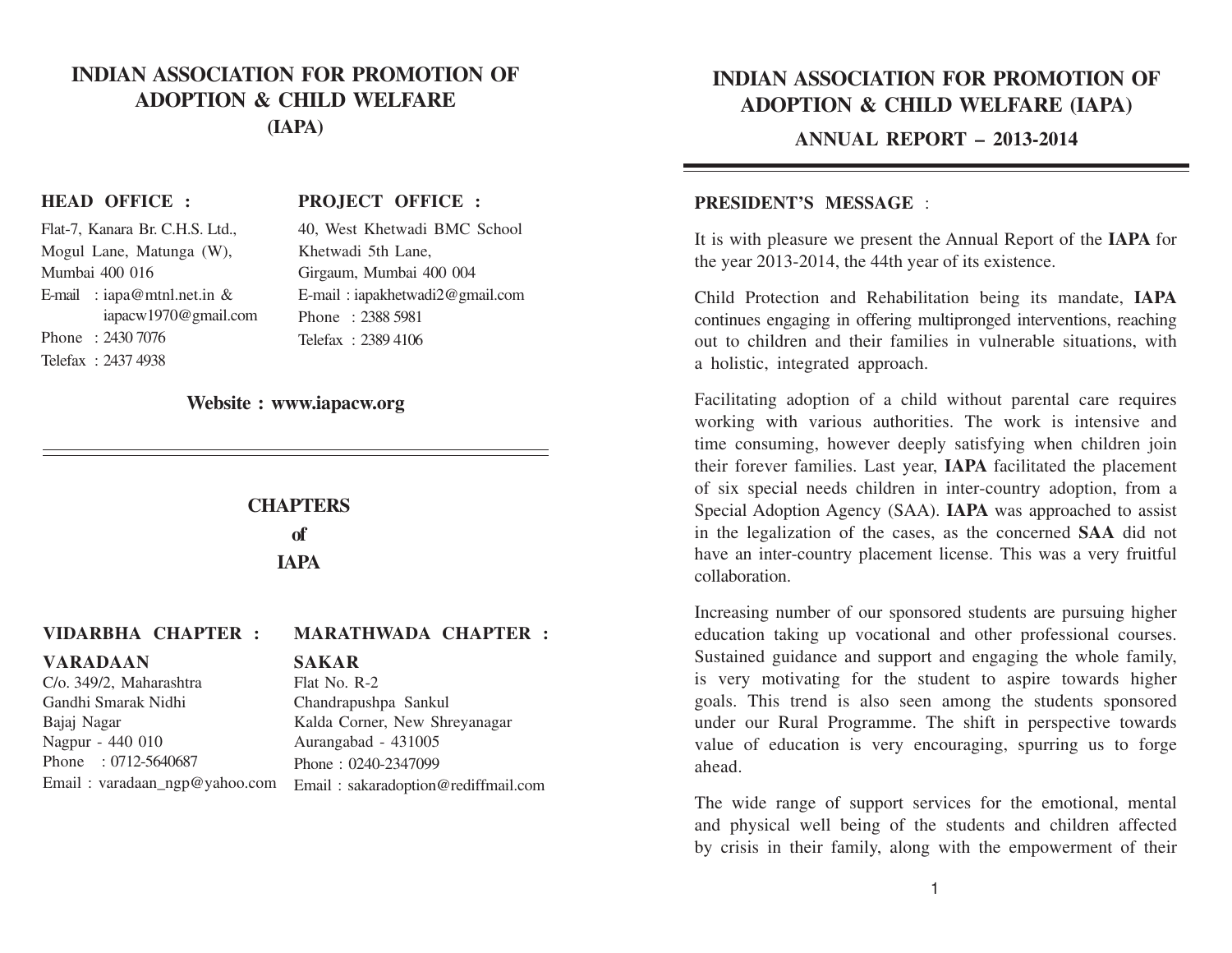families, are yielding positive results Personality enrichment programmes continue to occupy the children fruitfully.

Enhancement of the socio-emotional competence of the students under the Life Skill Programme conducted in collaboration with Bombay Community Public Trust. (BCPT) and in conjunction with our Mental Health Project was extended to another school in response to their request. An active member of the Mental Health Forum, an initiative of BCPT to promote mental health and well being in schools, **IAPA** reached out to various schools enthusing the school authorities to become members of the Forum.

Based on its experiences in conducting Life Skill Session, **IAPA** in a new venture, was appointed Facilitator to impart Value Education in schools, supported by the N.M. Budhrani Trust. The objective of the project, based on the teachings of the spiritual leader Dada Vaswani, is to inculcate positive values in the students through story telling rather than through sermons. This is a pilot project, which may be extended depending on its impact.

The Rural Project of Terewayangani consolidated further with various initiatives. Noteworthy were the night classes for students of Std. X, for four months before their exams, during which dinner and tea and biscuits for breakfast was given to them, before attending school.

To all our partners, donors, sponsors, well-wishers our grateful thanks for their continued interest in our endeavours, to serve the children and their families, Their contribution and support is greatly valued.. To our dedicated, loyal team of workers and Executive Committee Members, we place on record our unreserved appreciation.

Ms. Najma Goriawalla, President, **IAPA**

# **INTERVENTION PROGRAMMES**

# **FOSTER CARE & ADOPTION FOR THE CHILD WITHOUT PARENTAL CARE**

Ì

# **EDUCATIONAL SPONSORSHIP FOR THE UNDERPRIVILEGED CHILD**

**`**

Ì

**FAMILY ASSISTANCE FOR THE CHILD IN FAMILY CRISIS FAMILY PRESERVATION & FOSTER CARE IN AN ALTERNATIVE FAMILY**

Ì

**SUPPORTIVE SERVICES PROMOTION OF PHYSICAL EMOTIONAL HEALTH & ENRICHMENT FOR THE STUDENT COMMUNITY**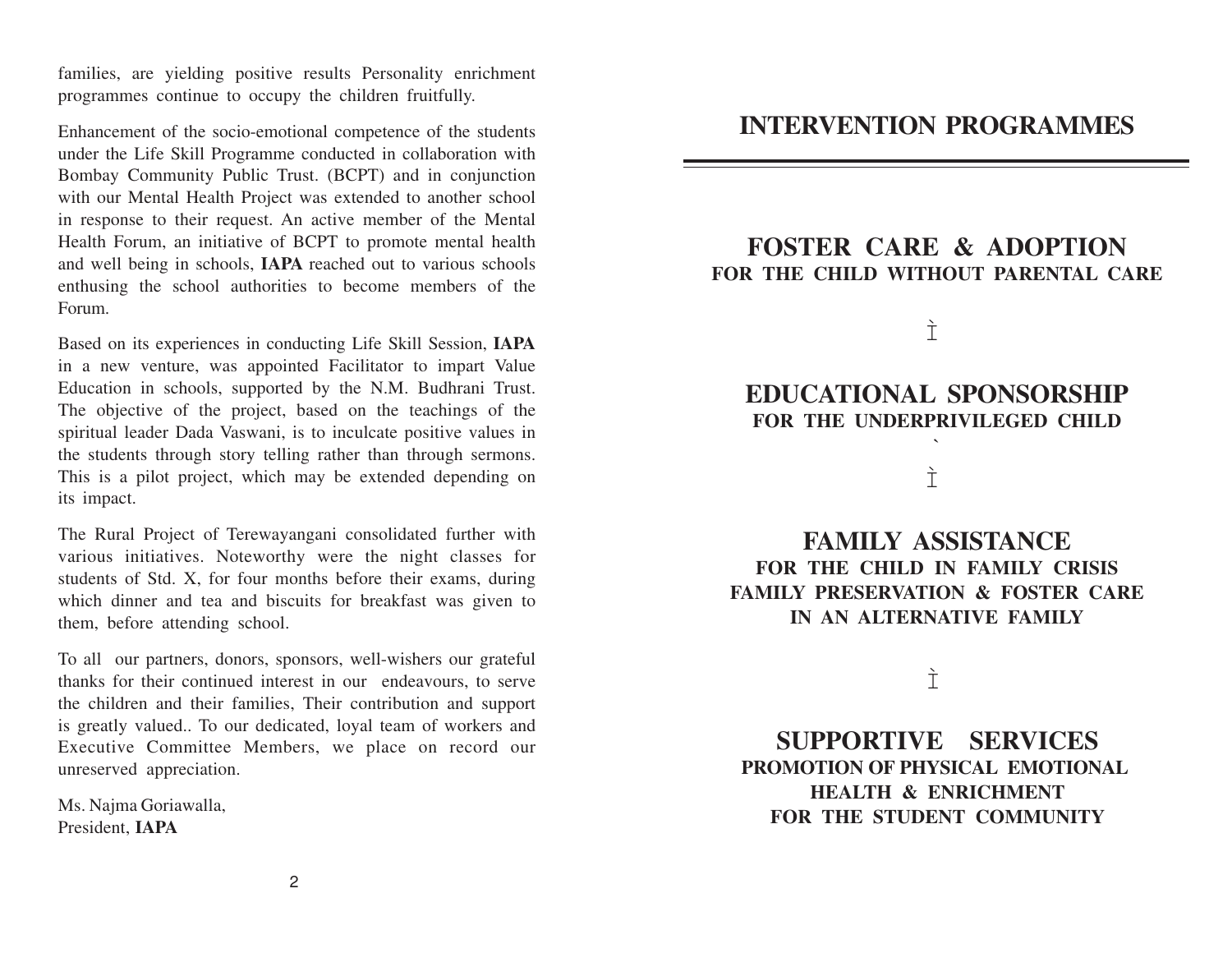#### **FOSTER CARE & ADOPTION**

Increased acceptance of adoption as a means to achieve parenthood is a very heartening trend. Persons across the socio-economic spectrum and faiths are considering adoption as a preferred option Children, who are either given up by their birth parent/s or are found abandoned are placed in adoption with suitable families through established social and legal procedures.

**IAPA** continues to engage in offering multipronged services in the child's rehabilitation ranging from the counselling the relinquishing parents, pre and post adoption counselling, awareness creation in adoption, outreach efforts to prevent child abandonment and advocacy in promoting the best interest of the child.

Working closely with the Child Welfare Authorities (CWC) is a crucial activity. All children are placed in the care of **IAPA** through the CWC, which is the sanctioning and monitoring authority, mandated under the Juvenile Justice (Care and Protection of Children) Amendment Act 2006.

#### **FOSTER FAMILY CARE :**

#### **Alternative care**

**IAPA** has opted for care of children (in their custody) in a foster home as against the common practice of placement in a residential institution. Children need warmth and personalized care that a foster family can offer 24/7. The foster families are recruited under the mandated guidelines for their ability to give quality care to a young child and a conducive home environment. Each foster placement is closely monitored, and the foster family is supported in taking care of the physical, emotional, medical needs of the child. Regular meetings of the foster families are held for sharing experiences and care related learnings.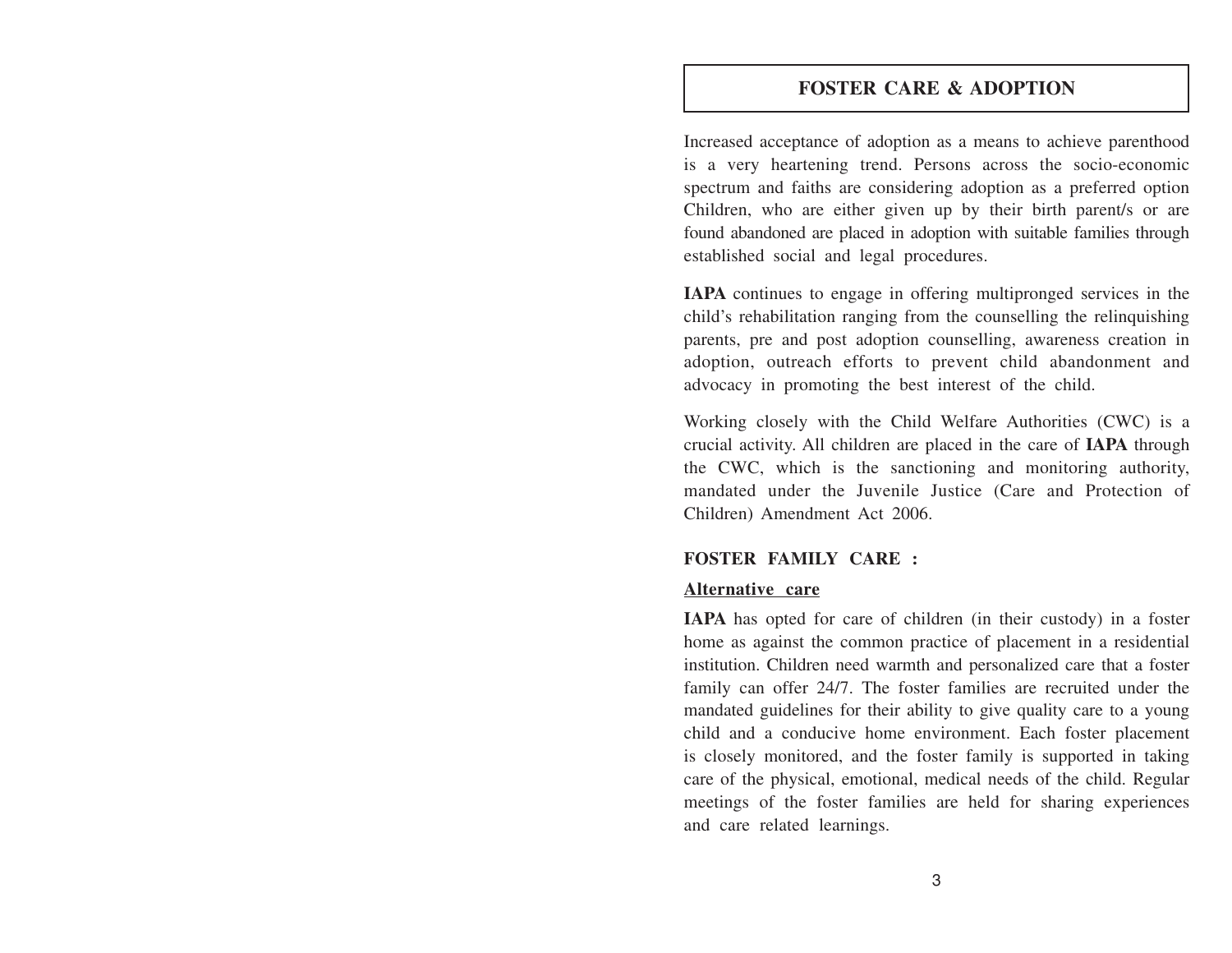**Foster Family Services over the year 2013-2014**

| Number of families who fostered children              |              |
|-------------------------------------------------------|--------------|
| Recruitment of new families and their<br>orientation, | $\mathbf{u}$ |
| Capacity building for foster families                 | ∩1*          |

\* Neonatal care for pre mature children

### **Children's Stay**

Children remain in foster care till they are legally adopted. Normal healthy children are placed within 6 months. Some stay longer due their medical condition requiring medical intervention and therapy, before they are ready and accepted in adoption. A few stay behind and are unadoptable due to their severe medical condition. They continue to be cared by the foster family or are transferred to a specialized institution under our support.

#### **Children fostered during the year 2013-2014**

|   | Sr.No. Children in foster families                     |          | Male Female Total |    |
|---|--------------------------------------------------------|----------|-------------------|----|
|   | Children awaiting adoption<br>from previous year/s     | $\Omega$ | 08                | 09 |
| 2 | Children received during the year                      | $^{09}$  | 06                | 15 |
| 3 | Children with special need in<br>permanent foster care | $\Omega$ | 02                | 03 |
|   | <b>Grand Total</b>                                     | 11       | 16                | 27 |

#### **Appreciation** :

We salute our foster families for their commitment and devotion to our children. Many adoptive families remained in close contact with them which adds a meaningful milestone in the life of the adopted child. The below mentioned remarks by an adopted child and her adopted family amply illustrates the deep bonding and gratitude that is established through fostering.

**"***This morning Mummy got an email from Ms. (social worker) with two pictures of you attached, I was happy to get them so I could see you again because I miss you so much.***"**

> A special needs child 'F' adopted at age of 5 years now 11 years old.

**"***Thank you for passing the letter to Mrs. G (foster mother). She continues to be on 'F's' (adopted daughter) mind and heart as well as our own! What a lovely and love giving person she is and we're so pleased to call her 'family' …… she definitely is an amazing woman!***"**

Adopted family of 'F'

We owe our deep gratitude to the doctors who attend to our children selflessly by making themselves available whenever the need demands. **IAPA** continues to receive support for the children from various sources for special nutrition, medical assistance, materials from individuals, organizations, in kind as well as in person. Our heartfelt thanks to **Mr. Satish Chatwani, Suketu Chandra, Learn to Love, Nestle'** and many more.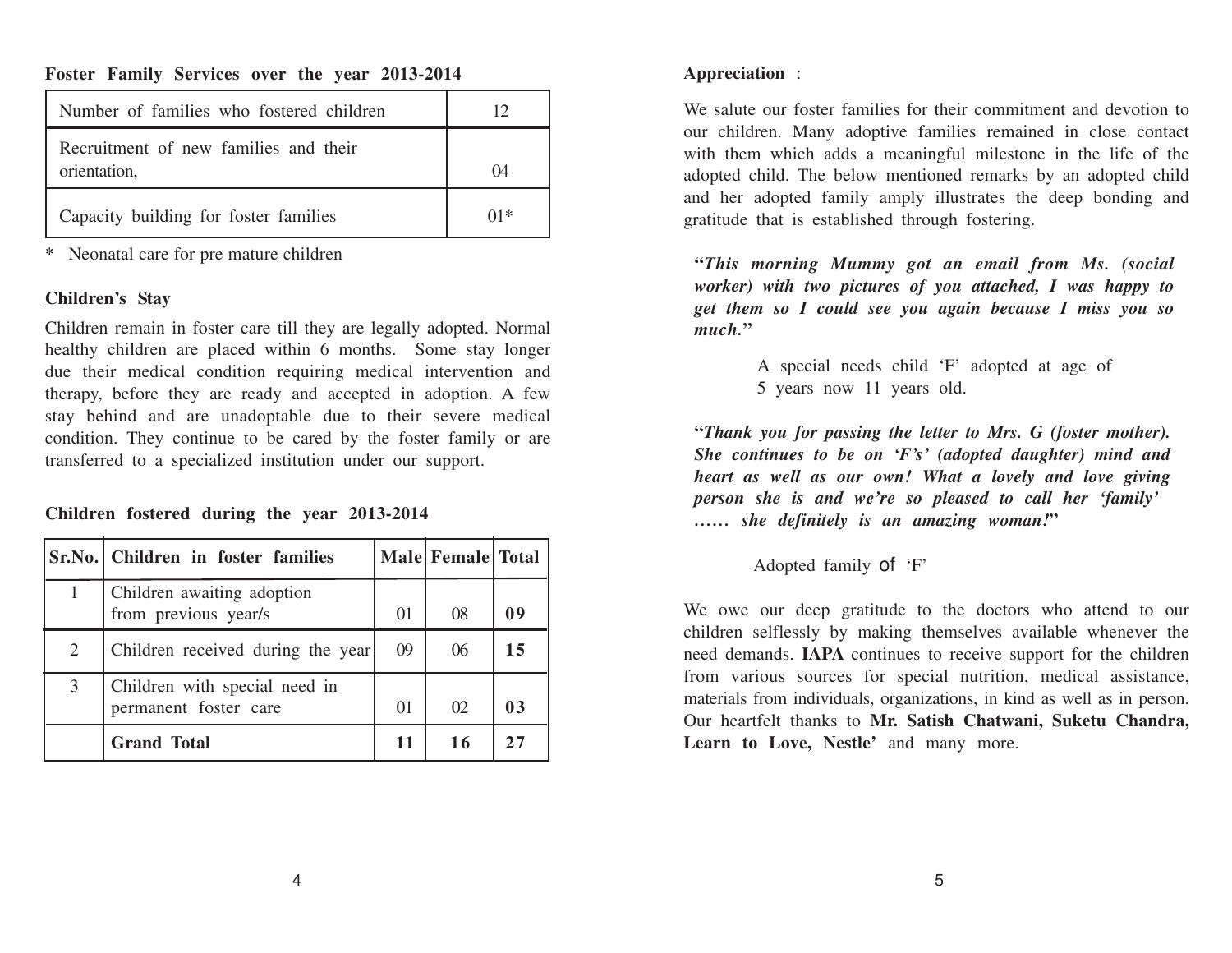#### **ADOPTION SERVICES** :

A wide range of services encompasses the adoption program. Continuous stream of enquiries, nationally, internationally, over the phone, on the net, by mail, in person, from prospective adoptive parents, (PAPs) relatives, are attended to. Some out of these may result in registration for adoption. After the initial contact the PAPs attend an Orientation Meeting along with other registered couples, where information and guidance is imparted collectively. The experiences of an adoptive parent who serves as a resource person along with the staff is reassuring, as also the knowledge that doubts fears harboured, are not unique and nothing to be ashamed off.

#### **Pre-Adoption Services** :

|                | <b>Sr. No   Pre-Adoption Service</b>                   | Reach |
|----------------|--------------------------------------------------------|-------|
| 1              | Enquiries attended in person at the <b>IAPA</b> office | 130   |
| $\overline{2}$ | Enquiries attended by mail                             | 55    |
| $\overline{3}$ | Enquiries attended on telephone                        | 290   |
| $\overline{4}$ | Families registered for adoption                       | 22    |
|                | a) In-country<br>$-14$                                 |       |
|                | b) Inter-country - 08                                  |       |
| 5              | Orientation meetings with prospective adopters         |       |
|                | in groups                                              | 02    |
| 6              | Only for Home-study                                    | 03    |

#### **Adoption Placement** :

Counselling and guidance are the integral and critical part of the placement process. Preparation of the adoptive parents; their assessment report (Home Study); child identification and selection, legalization in the competent court, registration of the Adoption Deed and obtaining a birth certificate are the processes followed to seal the adoption.

| Children placed in Adoption                                         | $In-$<br><b>Country Country</b> |   | Inter- |  |
|---------------------------------------------------------------------|---------------------------------|---|--------|--|
|                                                                     | M                               | F |        |  |
| Placement of children in IAPA care &<br>completion of legalization. | 04                              |   |        |  |
| <b>TOTAL</b>                                                        |                                 |   |        |  |

#### **SAA – RIPA Linkage** :

When a Specialized Adoption Agency (SAA) is unable to a place a child with special needs with a local family, under the CARA Guidelines it can approach a Recognized Indian Placement Agency (RIPA) (having an inter-country placement license) to facilitate the placement of the child with a foreign family. The Love Trust in Buldhana sought collaboration of **IAPA** for 6 special needs children ranging between 2 to 6 years with various medical issues viz, congenital heart disease, vision impairment, club foot and albinism.

This was a new experience for both the agencies, An initial visit was paid to Buldana to see the proposed children. Thereafter all the formalities of finalizing the dossier, securing the required permissions from the State Government, CARA Legalization and obtaining the passport took considerable time. The delay was frustrating. However, the end result was most gratifying, to see the child, well prepared for their adoption by Love Trust, happily united with their forever parents.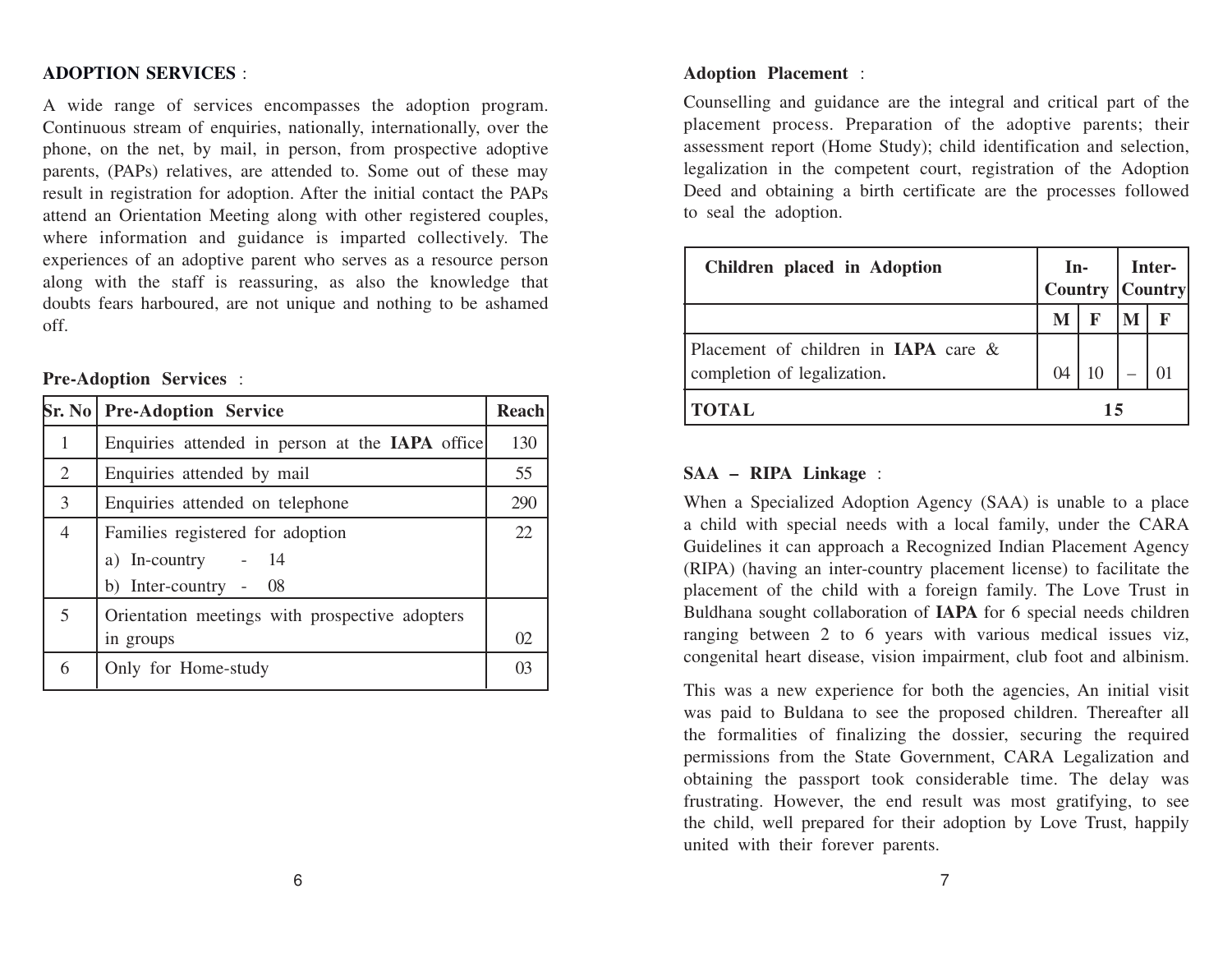| SAA - RIPA Linkage            | <b>Male</b> | Female | <b>Total</b> |
|-------------------------------|-------------|--------|--------------|
| Children Assisted             | 03          | 05     | 08           |
| <b>Legalization Completed</b> | 03          | 03     | 06           |
| Awaiting completion of Court  |             |        |              |
| Procedures                    | 02          |        | 02           |

#### **Twice Blessed** :

*It was after a long gap that IAPA received in custody a set of twins, both girls. They were in delicate health requiring close medical monitoring. Thanks to the TLC of the foster mother they speedily gained normalcy, developing into delightful active tots. Prospective adoptive parents in most cases, desire one child. Twins or siblings usually have to wait longer for placement. To our good fortune, at the time the twins came into our custody, a couple registered for adoption with <i>IAPA*, *giving their preference for adoption of two children at the same time. The coincidence was a 'Blessing' twice over, as the parents and our twins were united permanently!!!*

#### **Post Adoptive Services** :

Mandated follow up Reports after legalization are maintained for each family. Post Adoption Counselling services are offered to the adopters and the adoptee at any given time at an individual level. These are mainly related to behavioural and disciplining issues or seeking information concerning adoptee's roots. Assistance is also provided in obtaining birth certificate, passport and other documents.

Collectively, an Annual Get-together of adoptive families, their children and prospective adoptive parents is organized, providing a platform for interacting and sharing post-adoptive experiences.

| S.No.                       | Post-adoptive services                                                                   | Reach |
|-----------------------------|------------------------------------------------------------------------------------------|-------|
|                             | Services to adoptive parents for obtaining<br>birth certificates, documents and passport | 30    |
| $\mathcal{D}_{\mathcal{L}}$ | Post-adoption counselling                                                                | 03    |
| 3                           | Get-together of adoptive families                                                        | 200   |

#### **Annual Family Meet of Adoptive Parents –** March 02, 2013

This yearly get together was a joyous celebration, seeing a large turnout of adoptive parents with their precious children, our devoted foster mothers and parents waiting to adopt a child. Children representing celebrities from the political, cultural and sports field made a delightful presentation in the 'I love my India' competition. Song and dance performances by some had the audience clapping and tapping their feet. Parents too participated enthusiastically in the games organized by **Mrs. Usha Shah**, our ever obliging adoptive mother.

The special attraction that captured the attention of the parents was an address by an older adoptee, who was present with her husband. She recalled her days in attending the meet in the past with her parents. The large turnout at the Meet, was overwhelming for her and gratifying to see so many children finding forever families.

Our heartfelt thanks to our adoptive parents viz, **Mrs. Usha Shah, Mr. Rohan Mehta, Mr. Dhirendra Jain, Mr. Bherulal Jain, Mrs. Deepika Chauhan, Mr. Sanjay Sukhtankar and Mr. Anand Shinde** for planning the programme and arranging for the refreshments.

#### **Adoption Awareness Week (AAW) November 14 – 20, 2013**

The Week declared by CARA and observed nationally coinciding with Children's Day, was observed as usual. The focus this year too was on Prevention of Abandonment and Promotion of 'Safe Surrender' of children.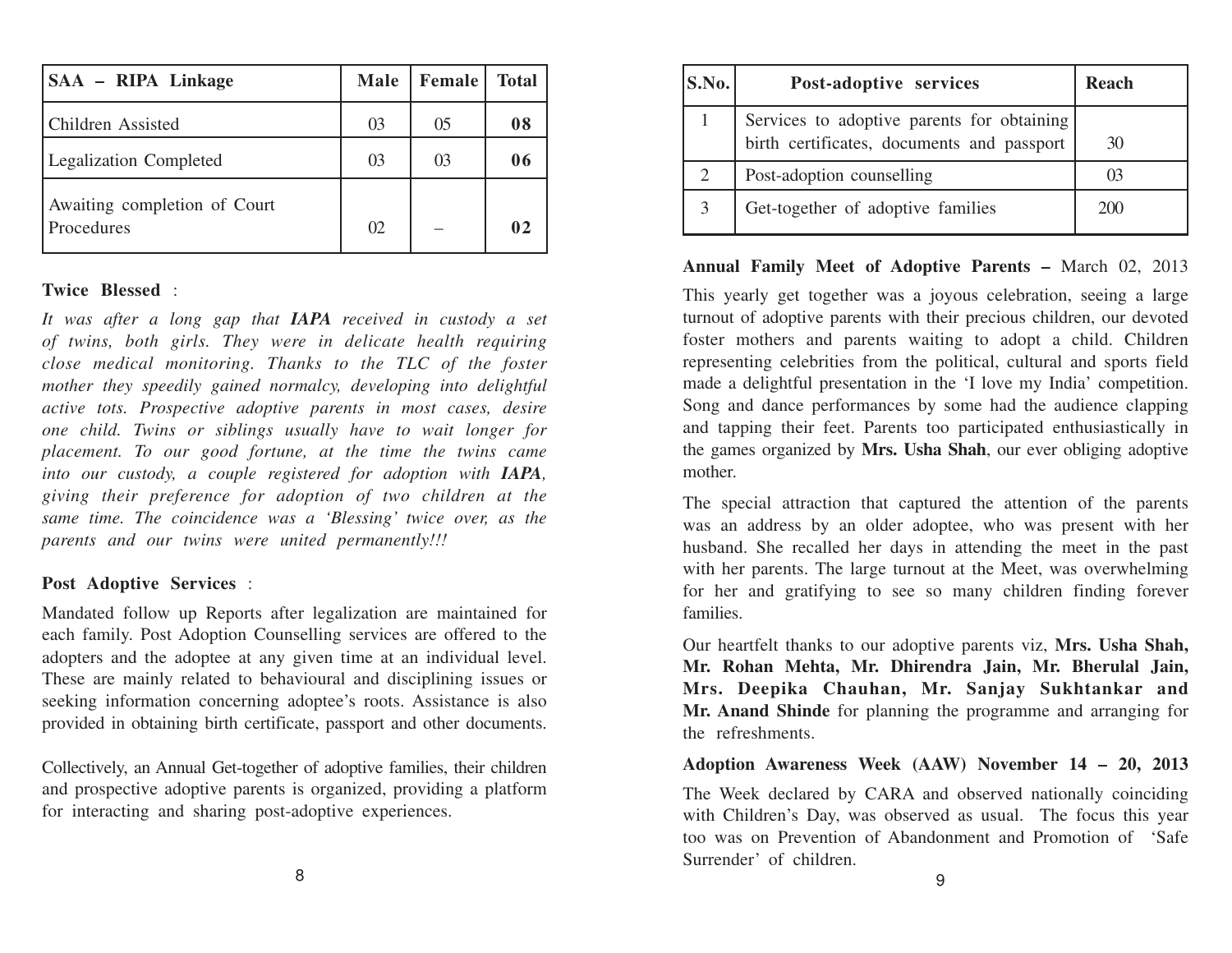#### **Allied Services** :

#### Awareness – Sensitization

**IAPA** continued with its ongoing programme, on Child Protection & Prevention of Abandonment of children in a public place, exposing them to health risks and of being trafficked, and Sensitizing birth parent/s to surrender their child in a place of safety for their rehabilitation through established socio-legal process. Personnel attached to Community Health Posts viz, doctors, nurses and health workers were sensitized to the rules and regulations of adoption, attendant risks in the direct placement of children and protection of all concerned. Posters on the Do's and Don'ts on this sensitive issue were provided for display in the Maternity Homes and Health Posts in their respective areas.

#### **Outreach Meetings** :

| <b>Date</b> | Group                                                                                      | <b>Target</b>             |
|-------------|--------------------------------------------------------------------------------------------|---------------------------|
| 26.8.2013   | Siddharth B.M.C. Hospital, Goregaon<br>(West), Mumbai - 400 062                            | Nursing Staff<br>and CHVs |
| 4.9.2013    | Malvani Municipal Maternity Home, Malad<br>(West), Mumbai.                                 | Nursing Staff<br>and CHVs |
| 24.10.2013  | Kandivali Municipal Maternity Home,<br>Akurli Road, Kandivali (East),<br>Mumbai - 400 101. | Nursing Staff<br>and CHVs |
| 18.11.2013  | Thane Civil Hospital, Thane                                                                | Nursing Staff<br>and CHVs |
| 21.1.2014   | Mira - Bhayandar Municipal Corporation                                                     | $130$ Link<br>Workers     |

# **CHILD PROTECTION AND REHABILITATION**

While working on the issue of adoption, **IAPA** was focusing on providing a family to children who were already abandoned or were on the verge of abandonment. Child protection being its mandate **IAPA** thereafter initiated the development of family based services for children in vulnerable situations, preventing disintegration of the family and institutionalization of the child.

Non-institutional Community based services of Sponsorship, Foster Care and other Supportive Services started at our **Khetwadi Project Office** focuses on preserving and strengthening families, protecting children at risk.

### **SPONSORSHIP : EDUCATION AND DEVELOPMENT OF THE UNDER PRIVILEGE CHILD**

**IAPA** is continuing to provide educational help to children from impoverished families which ensures the sustenance of their education and gives them a chance for better opportunities. Though the focus is on the child and his/her education this cannot be tackled singularly, as the factors on the home front play a significant role in the continuation of their education and emotional and physical well being. Hence along with the child's education and well being the agency strives through its various services for the betterment of the family as well. Consistent follow up and guidance helps the child sustain interest in studies. Extra coaching during crucial years, parental guidance in supporting the child's efforts, attention to physical and emotional health of the child and the family members are measures that ultimately contribute to promote the child's education and holistic development.

Sponsorship is given to children studying in the Municipal Schools of B,C,D, and E wards of Mumbai and is continued till such a time that the family is able to take over the responsibility of the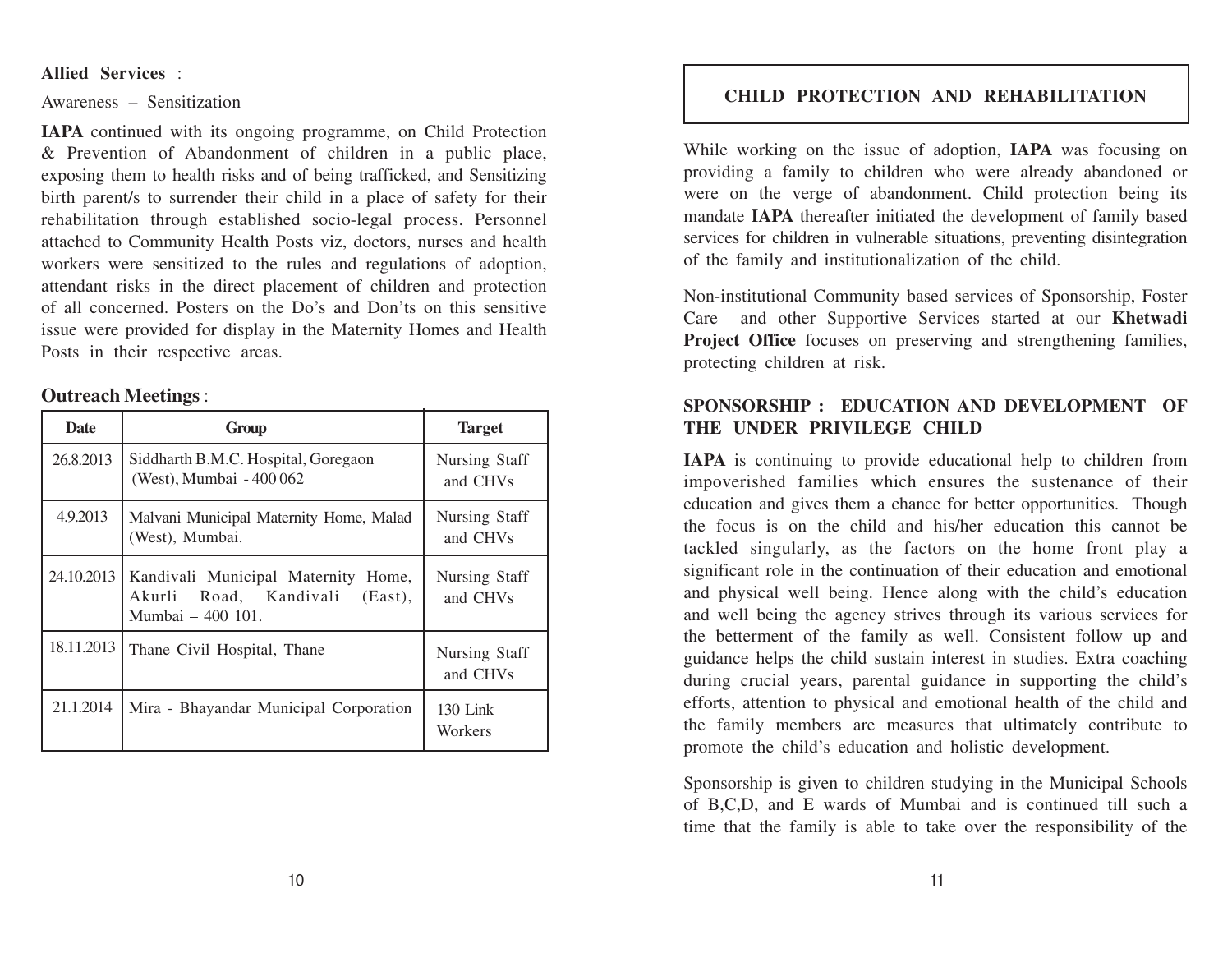child's continued education or the child completes higher secondary higher education and/or pursues vocational/professional courses.

### **Children covered under the Educational Sponsorship Programme in the Urban & Rural areas :**

| <b>PROJECTS</b>                                             | <b>School</b><br>Going |          |                          | College<br>Going |              | <b>Vocational</b> | <b>Total</b> |
|-------------------------------------------------------------|------------------------|----------|--------------------------|------------------|--------------|-------------------|--------------|
|                                                             | <b>Girls</b>           |          | <b>Boys Girls</b>        | <b>Boys</b>      | <b>Girls</b> | <b>Boys</b>       |              |
| The Jamnadas &<br>Kantaben Chatwani<br>Spons. Project (CSF) | 33                     | 30       | 23                       | 10               | $\Omega$     | $\Omega$          | 100          |
| Terre des Homme<br>(Tdh)                                    | 44                     | 26       | 40                       | 19               | 02           | $\Omega$          | 135          |
| TdH (Rural)                                                 | 21                     | 24       | $\overline{\phantom{0}}$ |                  |              |                   | 45           |
| Chance of Life (COL)                                        | 74                     | $\equiv$ | 32                       |                  |              |                   | 106          |
| Individual<br>Sponsorship                                   | 42                     | 25       | 14                       | 08               | 01           | 01                | 91           |
| M.D.Thackersey<br>Trust                                     | 31                     |          | 7                        |                  | 02           |                   | 40           |
| Mumbadevi Trust<br>Scheme                                   | $\Omega$               | 06       |                          |                  |              |                   | 10           |
| Meera Srinivasan<br><b>Scholars</b>                         | $\overline{03}$        | $_{01}$  | 01                       | 06               |              |                   | 11           |
| <b>IAPA</b> Sponsorship                                     | $\Omega$               | 06       | $\equiv$                 | $\Omega$         |              |                   | 09           |
| <b>TOTAL:</b>                                               | 254                    | 118      | 117                      | 44               | 06           | 08                | 547          |

#### **EDUCATIONAL PROJECTS AND OUR PARTNERS** :

#### **Terre des Homme (TdH) Denmark: Urban Project**

One of our earliest sponsors, they continue to support our children in many ways. The project which started in 1997 began with sponsorship help for 40 children in the urban area along with additional help like mid-day snacks as well as medicines and clothes. It is now supporting the education of 135 students in the urban area and 45 in the rural area.

**Students successfully completing the respective Board Exams held in 2013-14** :

|            | <b>Girls</b> | <b>Boys</b> | <b>Total</b> |
|------------|--------------|-------------|--------------|
| Std. X     |              |             | 12           |
| Std. XII   |              |             | 14           |
| Graduation |              |             | 04           |

Besides the regular courses like Commerce, Arts and Science students are also opting for other professional courses. One student has taken up Engineering Degree (Chemical) while two students are pursuing Diploma in Engineering (Civil and Electrical) after Std XII. After the completion of graduation three students have started working in reasonably good jobs while one student is pursuing M. Com.

*Nita an introvert and an average student came from a six member family where her father had suicidal tendencies, her sister was a slow learner and her mother faced health problems. With the help of sponsorship and its supportive services she not only completed her graduation with First Class marks and completed a computer course, but has now become a self confident girl pursuing her M. Com. The family was further strengthened when the agency helped her father to expand his small business and helped Nita's sister take up a tailoring course.*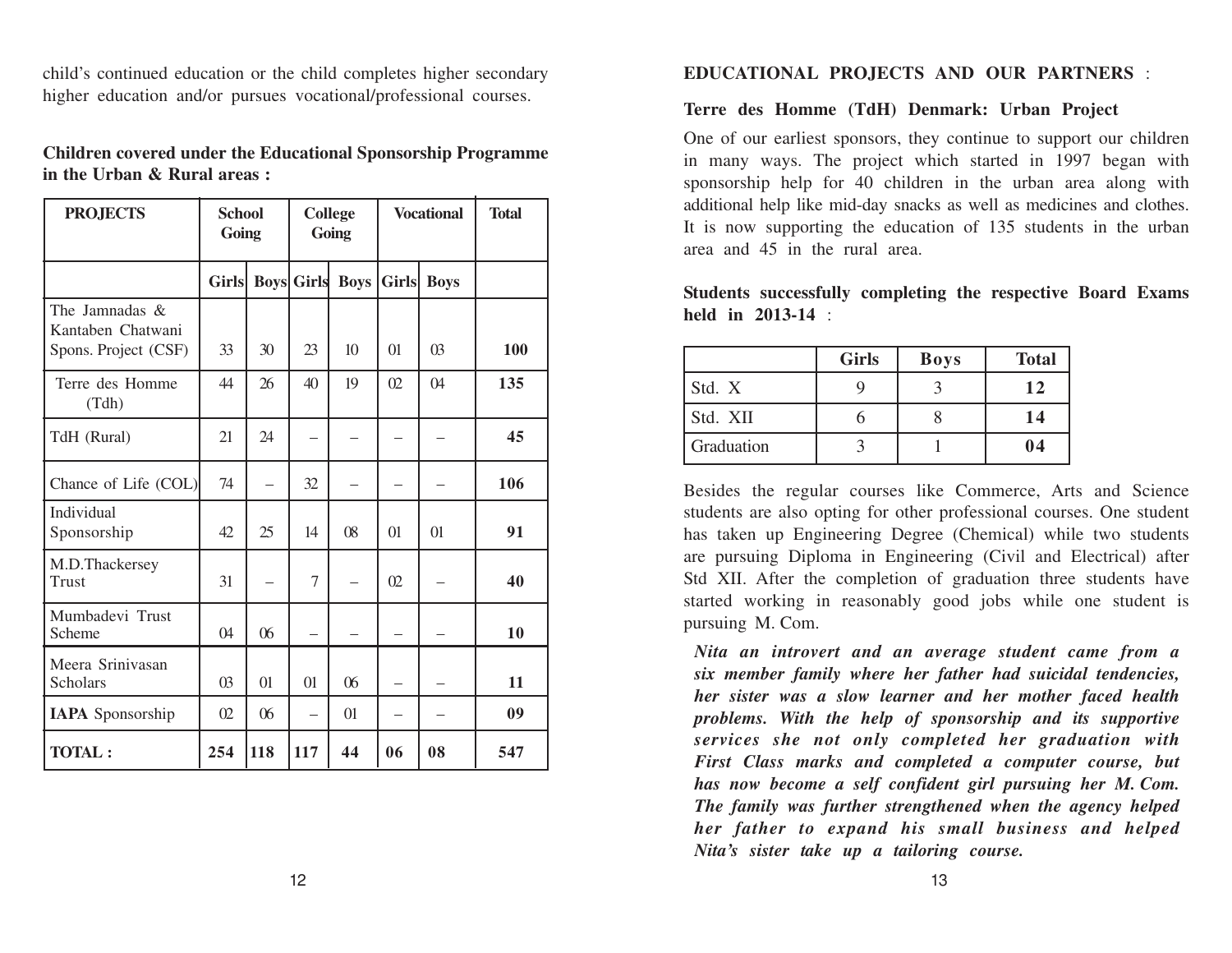**Visits** :

The TdH Denmark team, comprising of **President Ms. Dorthe Kristensen, Head of Secretariat -Mr Joern Verner Stendorf, Ambassador Mr Jan Schou and Mr Mogens Pederson**, visited our Khetwadi office to meet their sponsored students and the **IAPA** team. It was a motivating experience for all and a special moment for the past TdH students who got back in touch with their sponsor body. **President Ms Kristensen's** speech reinforced the close and long standing association enjoyed by **IAPA** with TdH-Denmark. Their visit was made more significant by their personal distribution of groceries, hygiene kits and nutrition items, which were purchased from the generous donation given by **TdH-Denmark & Ramboll Foundation,** for food, medicine and education items. This special gift brought joy and relief to 327 sponsored and fostered children.

**Ms Jessie Rosenmeier** a member of the TdH Managing Committee and her daughter **Ms Dina Rosenmeier** also visited our Khetwadi office and shot video clips on the occasion of TdH's 40 years of work in India. This was followed by another visit by her along with **Ms Annette Ramboll of the Ramboll Foundation**. During the occasion a PPT made on **IAPA**'s longstanding association with TdH-Denmark and the impact made by their programme, was shared with them.

**Chatwani Sponsorship Project (CSF)** :

**The Jamnadas and Kantaben Chatwani Centre** for children supported by the Chatwani family, based in U.K continue to support our children in various ways since 1997**.** Mr. Satish Chatwani and his family members take keen interest in the project. His daughter Devika with the help of her school raised additional funds for these children. These were used for educational tours, library books, playground items, stationery and a computer. The sponsored students cherish the memories of the New Year Party given by the family during their visit to the Agency. At present 100 students are being provided help.

|            | <b>Girls</b> | <b>Boys</b> | <b>Total</b> |
|------------|--------------|-------------|--------------|
| Std. X     |              |             |              |
| Std. XII   |              |             |              |
| Graduation |              |             |              |

**Students successfully completing the respective Board Exams held in 2013-14** :

Of the six students who have completed their graduation five have done so from the Commerce Stream while one student did the same in Computer Science. He is being guided for competitive exams while two students are pursuing further studies in M.Com and Industrial Accounts & Banking and Taxation respectively along with their jobs.

*Priyanka has passed the first part of Integrated Professional Competency Course (IPCC) which makes her eligible to apply for Articleship for Chartered Accountancy. She is now busy preparing for the second part. She has simultaneously appeared for the final year of graduation in the Commerce Stream. For Priyanka, a sponsored student who resides in a slum pocket in a single room shared by five family members this has become possible due to the support of her grandmother and the agency. Her grandmother who works as a domestic help has been a pillar of strength encouraging her to continue studies. Her father who works in a metal unit was finding it difficult to make ends meet within his meagre income.*

### **Chance of Life (COL) Germany** :

The project which began in 2003 is sponsoring the education of 106 students and empowering women and girls through its various allied supportive programmes. Students of Std. X and XII were helped with their coaching fees. The project has also supported some students to take up pursuits of their interest. In times of emergency medical and other help is provided to the child or the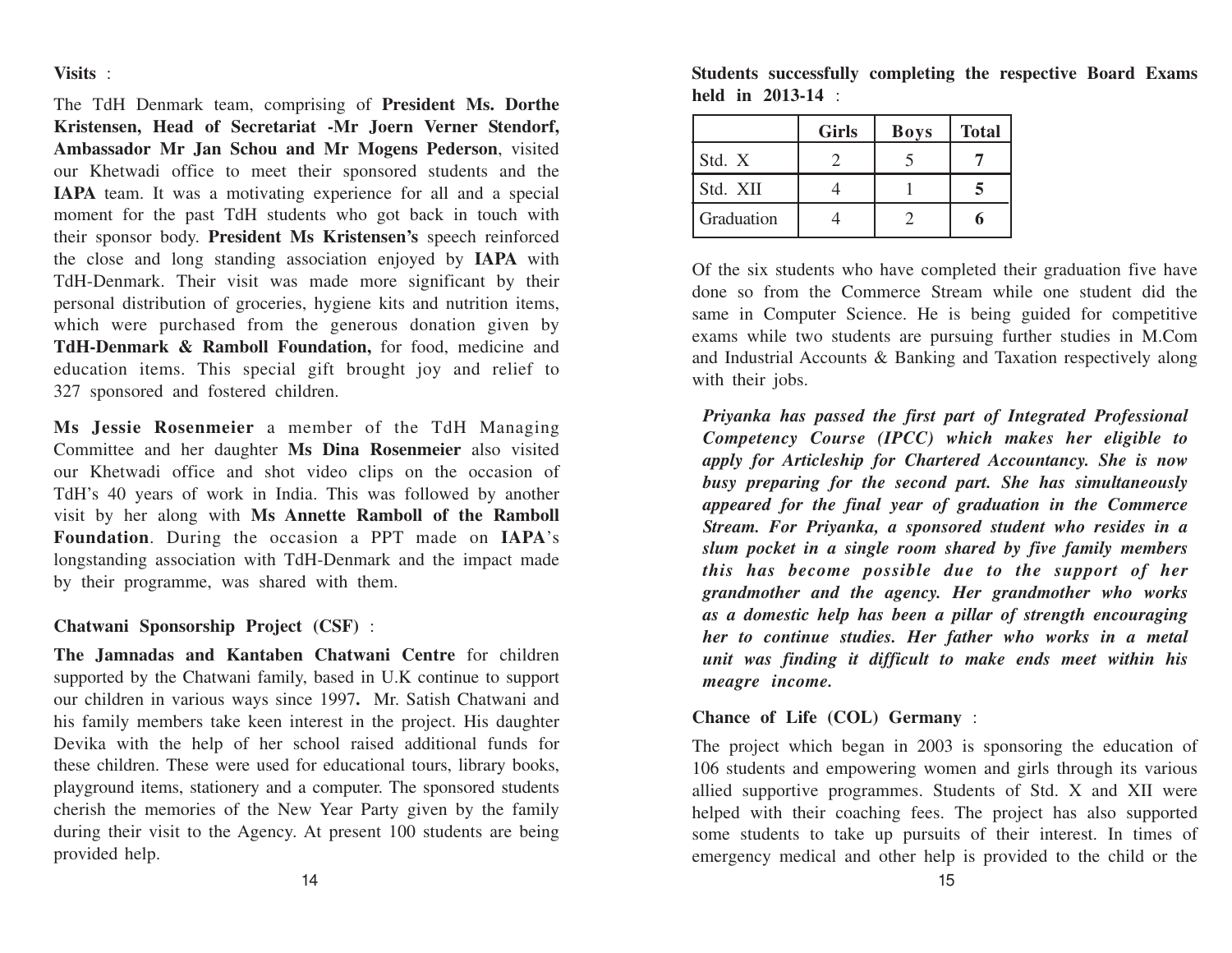family members. **Ms. Rita Steinau, President of COL,** personal interest in the welfare of the sponsored students is truly inspiring.

Since last year COL has also reached out to girls at our rural project in Terewayangani wishing to continue college education or technical/vocational courses.

**Visits :** In November 2014, **Ms. Rita Steinau** visited the agency and also celebrated the completion of ten years of its work with various organizations in Mumbai including **IAPA**.

**Students successfully completing the respective Board Exams held in 2013-14** :

|            | <b>Girls</b> | <b>Total</b> |
|------------|--------------|--------------|
| Std. X     |              |              |
| Std. XII   |              |              |
| Graduation |              |              |

All the four girls have completed their graduation in the Commerce Stream. Of these one girl is doing M.Com. One student has successfully completed diploma in Electronics and Telecommunication Engineering by scoring 84% marks. She has now taken admission for a degree course.

*Sushma one of the sponsored girls of Chance of Life has been able to complete her graduation in the Commerce stream and is standing on her feet today. She is now working for a Pharma company as an Export and Purchasing Executive and earning a good income. At the same time she is also teaching Social Sciences as a Faculty at SNDT College. Sushma the sole bread winner of the family is now educating her brother who is pursuing a Masters in Business Administration.*

**Individual Sponsorship** :

The opportunity to make a difference in the lives of marginalized children motivates several individuals to sponsor the education of one or even more children. We have many such sponsors who have continued their support for many years. Sponsors take close interest in their development. Many donors provide additional financial assistance for higher studies, coaching class expenses and at times even medical help. Due to this, several children have been able to pursue courses that would otherwise have been impossible for them to dream of.

**Students successfully completing the respective Board Exams held in 2013 -14** :

|            | Girls | <b>Boys</b> | <b>Total</b> |
|------------|-------|-------------|--------------|
| Std. X     |       |             |              |
| Std. XII   |       |             |              |
| Graduation |       |             |              |

One student successfully completed graduation in Business Management Studies. Another student of Std. X performed extremely well scoring 93% marks. He is continuing his education in the Science stream.

*Aniruddha's case is an example for many children of his age who have everything in life but do not appreciate its value. An orphan boy he is now in the second year of Mechanical Engineering. He lost his father when he was small. Last year his world was shattered when he lost his mother who had struggled to raise him. With the support of his uncle, grandparents and the agency his fees and expenses of hostel and mess were arranged. Aniruddha is trying to make as many adjustments as possible without burdening others.*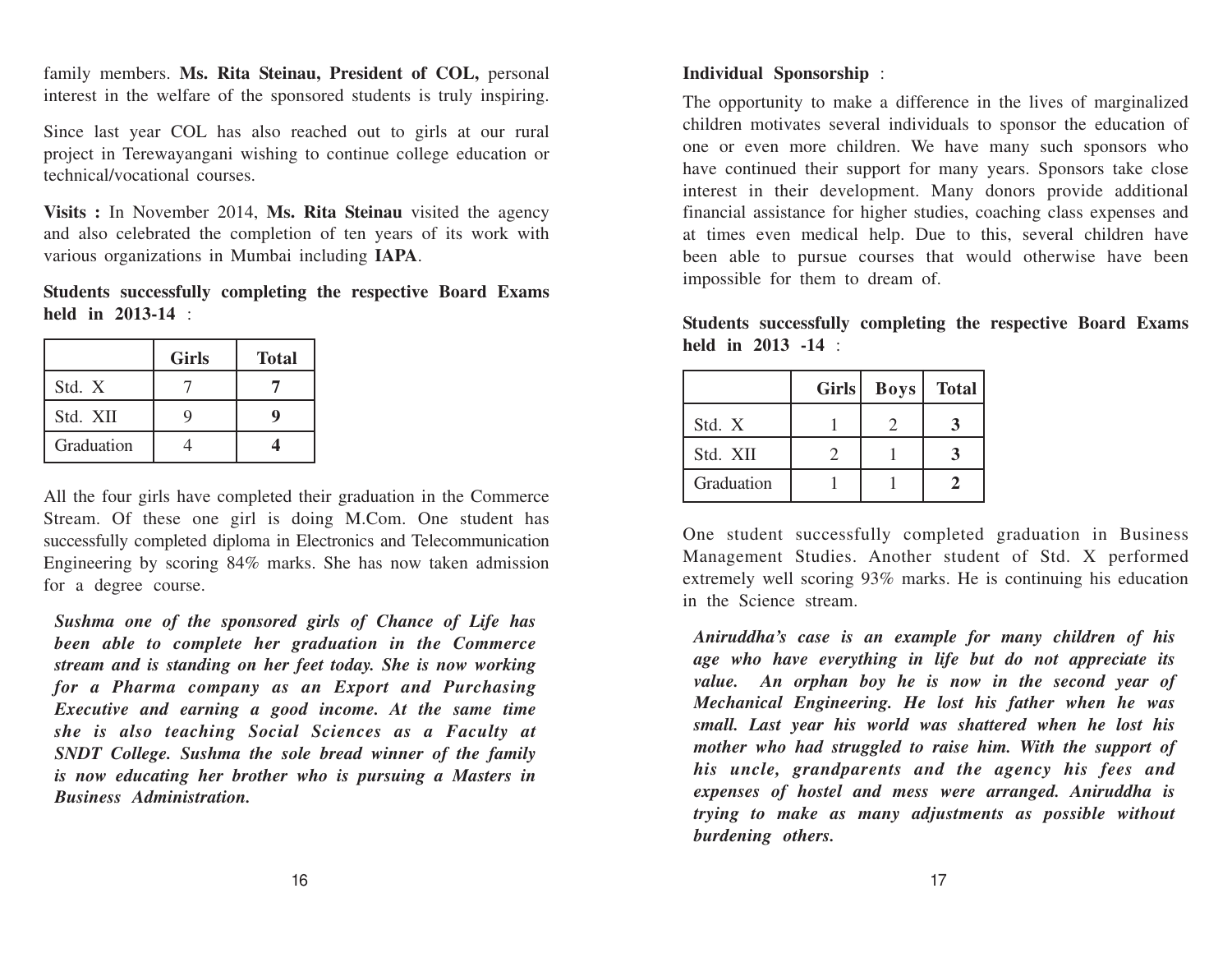#### **M.D. Thackersey Trust** :

The project which began with supporting twenty girls in 1999 is now helping forty girls. The coaching class fees of the needy girls are taken care of by using the left unutilized balance fund of the project, left out due to early terminations of the case, with the permission of the sponsor.

*Girls like Rashmika are motivated and encouraged to continue education due to the help given under this project. Rashmika is from the Pardeshi community, where girls are not encouraged to study let alone go for college education. But Rashmika had dreams to make something of her life. Her parents wanted to discontinue her education after Std. VII itself but she was allowed to continue schooling and her graduation studies due to the intervention of the agency. The part time job that Rashmika took up after Std. XII along with the educational support ensured the completion of her graduation in the Arts Stream. She now has taken a full time job.*

#### **Mumbadevi Trust Scheme** :

The project which began in 2009 caters to ten needy students. This year three students are appearing for the Board exams of Std. X.

#### **Mrs. Meera Srinivasan Scholars** :

The programme was started by Mr. T. Srinivasan in memory of his late wife Meera Srinivasan who was in charge of adoption programme of **IAPA**. She was keenly involved in furthering children's education. At present eleven students are receiving sponsorship help.

#### **IAPA Sponsorship** :

**IAPA** provided sponsorship support to nine children as they needed immediate assistance at the time of referral. They will be transferred as soon as sponsors are identified.

**Other Timely Support** :

**Ammada Trust, Bombay Community Public Trust (BCPT) and All Cargo Logistics Limited** helped out with the coaching as well as college fees of some needy students for which we are grateful.

#### *Annual Sponsorship Day* :

*The Annual Get Together of the school going sponsored students was held on 26th January 2014. Around 300 students participated enthusiastically in the same. The programme began with a welcome song and a talk given by a student on the significance of the Republic Day, followed by a cultural programme in which the students exhibited their talents. Students who had done well in the Board exams of Std. X, XII and final year of graduation were felicitated. The first half of the programme ended with an entertainment programme followed by lunch.*

*In the second half the children were delightfully engaged in the various games and activities at the Fun & Fair. In addition to the numerous prizes won, parting gift to each child, added to the overall joy. This year also the event was made possible due to the efforts of Mr. Sanjiv and Mrs. Priti Kapur along with her family and friends.*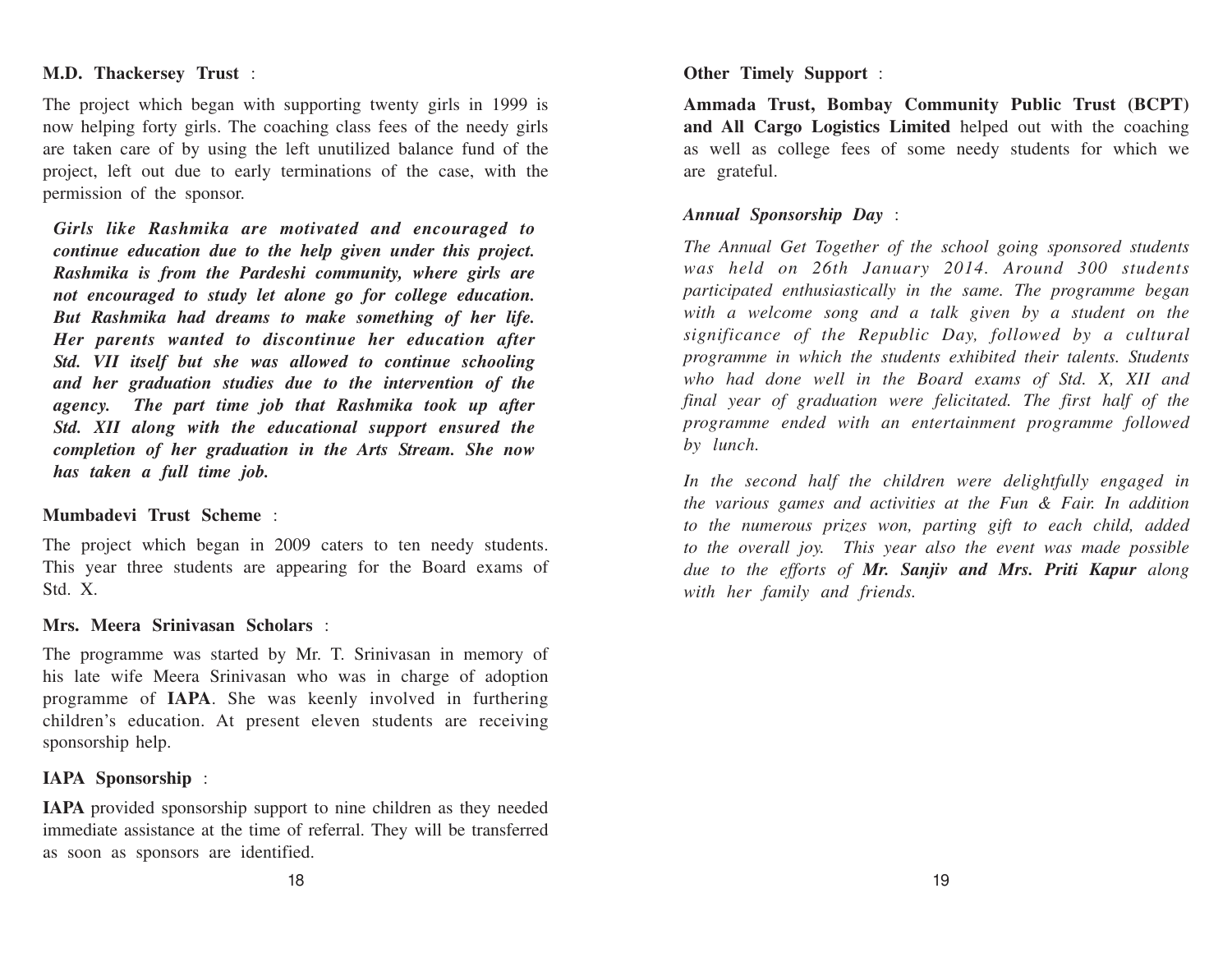#### **RURAL SPONSORSHIP** :

#### **IAPA - TdH (Denmark) Rural Project** :

**IAPA**'s endeavour to work for the upliftment of rural children became a reality in 2004 when **IAPA** partnered with TdH on a Rural Project at Terewayangani, Dapoli, a remote village in Ratnagiri district. Sponsorship programme was started for the secondary school students of Kamlakar Janardan Tatha Bhai Javkar Vidyamandir. The school set up by village elders for enhancement of higher secondary education from 8th to 10th Std is the only secondary school for five villages. The project is encouraging students to sustain their education and is also supporting them to continue higher studies. In order to ensure that students get the best of education the agency has strived to equip the school with basic facilities like benches, laboratory equipments, books for the library, sports equipment, musical instruments and computers which it lacked.

Last year 98 percent students cleared the SSC Board exams. Six students secured distinction marks while 15 students got first class marks. Students were felicitated for their achievements.

#### **Other Initiatives** :

**Night Classes** : In order to ensure that students of Std. X perform well in the Board Exams, extra classes are conducted by the school teachers who stay back after school hours, for students of Std. X, from December to March. The students stay back in the school itself as many of them come from neighbouring villages and find it difficult to commute at night. From last year students are being provided tea and biscuits in the mornings. They earlier used to get up at 4.00 in the morning and study on an empty stomach till 7.00 a.m. They are continued to be given dinner from the TdH, Denmark funds.

**Free Uniforms :** Every year uniforms are provided to the new batch of students seeking admissions to Std. VIII. This year donation for the same was received from **Mr. Mangesh Dhaimade**.

#### **Post School Support** :

**Higher Education :** Due to the encouragement and guidance extended by the agency, more and more students are opting for higher education. Some students who took admission in Std. XI and Std. XII were helped with their college fees from the funds donated by our valued well wishers **Mr. Shakir Machhiwala and Mr. Noordin Ebrahim.**

#### **Other Professional Courses** :

Apart from the regular streams students are also opting for technical courses as well as short and long term courses offered in the Agricultural University in Dapoli. One student is pursuing Chemical Engineering while another Mechanical Engineering.

#### **Vocational Help** :

Due to the efforts of **Ms. Rita Steinau of Chance of Life,** girl students will now have a chance to take up vocational courses like Beautician, Computer Courses, Tailoring, English Speaking as well as for higher education.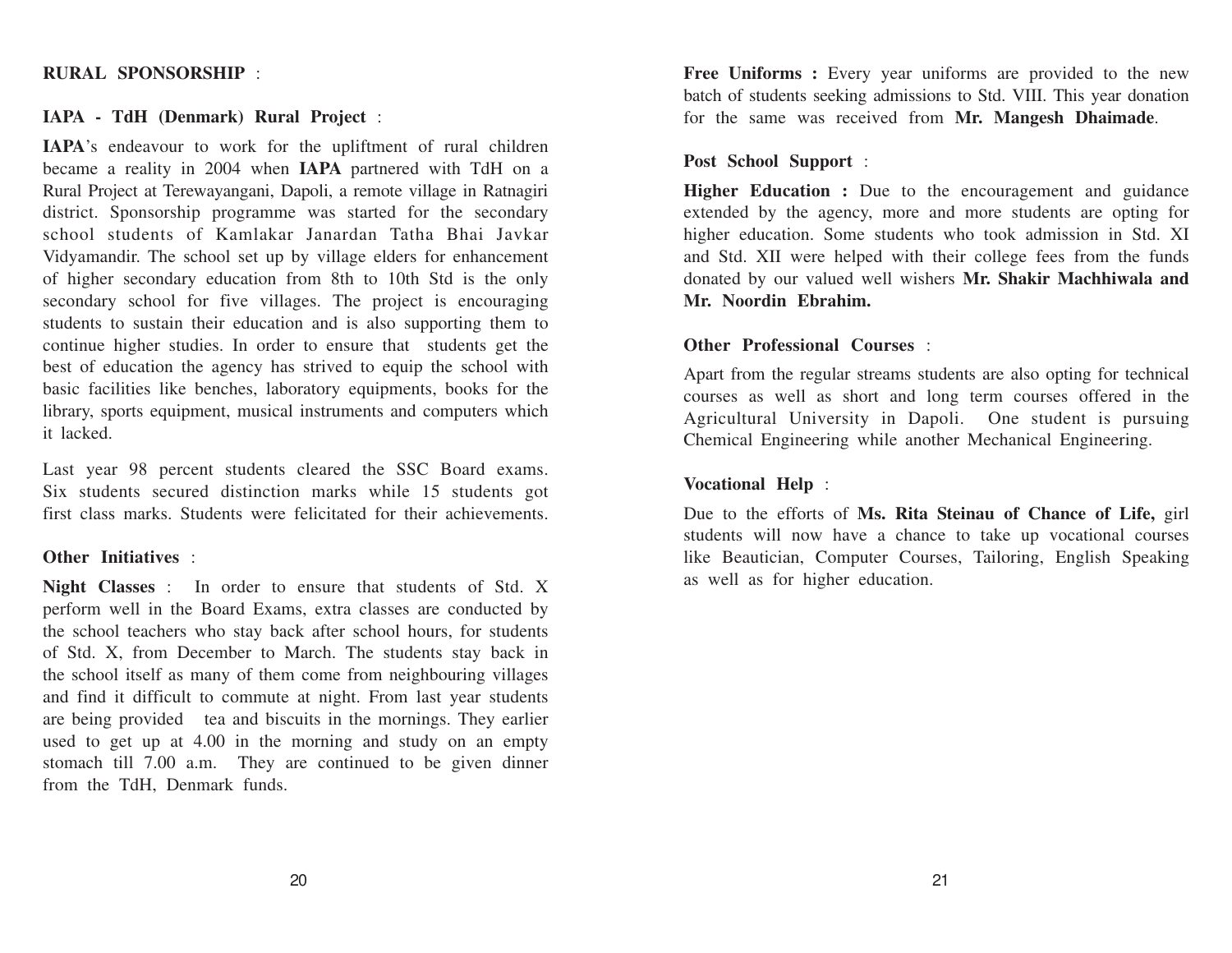#### **FAMILY ASSISTANCE & FOSTER CARE**

A child's nurturance and care in the growing up years can be best provided by a family. However it has been observed that whenever there is any crisis situation in the family or the child is orphaned due to loss of parents, left bereft because of desertion or if one or both the parents are suffering from any debilitating disease, it has been the customary practice to admit the child in an institution. In such situations assistance and support is offered to the child's family or relative to continue taking care of the child preventing family separation and protecting his/her interest.

#### **Bal Sangopan Yojana** :

Realising the importance of the family life, **Government of Maharashtra** launched **Bal Sangopan Yojana** which seeks to promote family care and prevent institutionalization of children**.** The scheme provides financial assistance to orphan, destitute, as well as children of single parents (mother headed) and in exceptional cases children having both parents who are physically challenged or suffering from any debilitating diseases.

**IAPA** has been implementing the Scheme since 1995 under a grant provided by the Government. Whenever a parent or relative applies for institutionalization of a child the Child Welfare Committee (CWC) a statutory body under the JJ Act refers the case to **IAPA** amongst others. Social worker explores the possibilities of alternative family care with an extended family member or within the family in case of single parent. It thus plays a major role of 'Gate Keepers' preventing the child from being admitted in an institution.

Apart from the financial assistance counseling and other supportive services are provided to the foster families and single parents to build their nurturing capacities and sustain the placement. Supportive services like educational help in the form of sponsorship, coaching class help along with medical and vocational help are provided to the child as well as the siblings. Women in the family are

22

encouraged to take up vocational courses to improve their skills. In addition to this, Micro Finance support encourages women start a small enterprise which helps in empowering the family.

#### **Distribution of Children under Bal Sangopan Yojana** :

**Gender Ratio of Children** :

| Destitute     | 13 |
|---------------|----|
| Single parent | 26 |
| Both parents  |    |
| Orphans       |    |
| Total         |    |

**Child's Status** :

| Destitute     | 13 |
|---------------|----|
| Single parent | 26 |
| Both parents  |    |
| Orphans       | 42 |
| Total         | 85 |

#### **The Care Givers :**

| Relatives                | 54 |
|--------------------------|----|
| <b>Biological Parent</b> | 30 |
| Unrelated foster family  |    |
| <b>Total</b>             | 85 |

Since the Maharashtra Government has sanctioned a quota of 85 cases under Bal Sangopan Yojana, additional cases were catered to with the support of individual donors. At present 7 students are being supported under Private Foster Care Program sponsored by an individual of which 5 are boys and 2 are girls.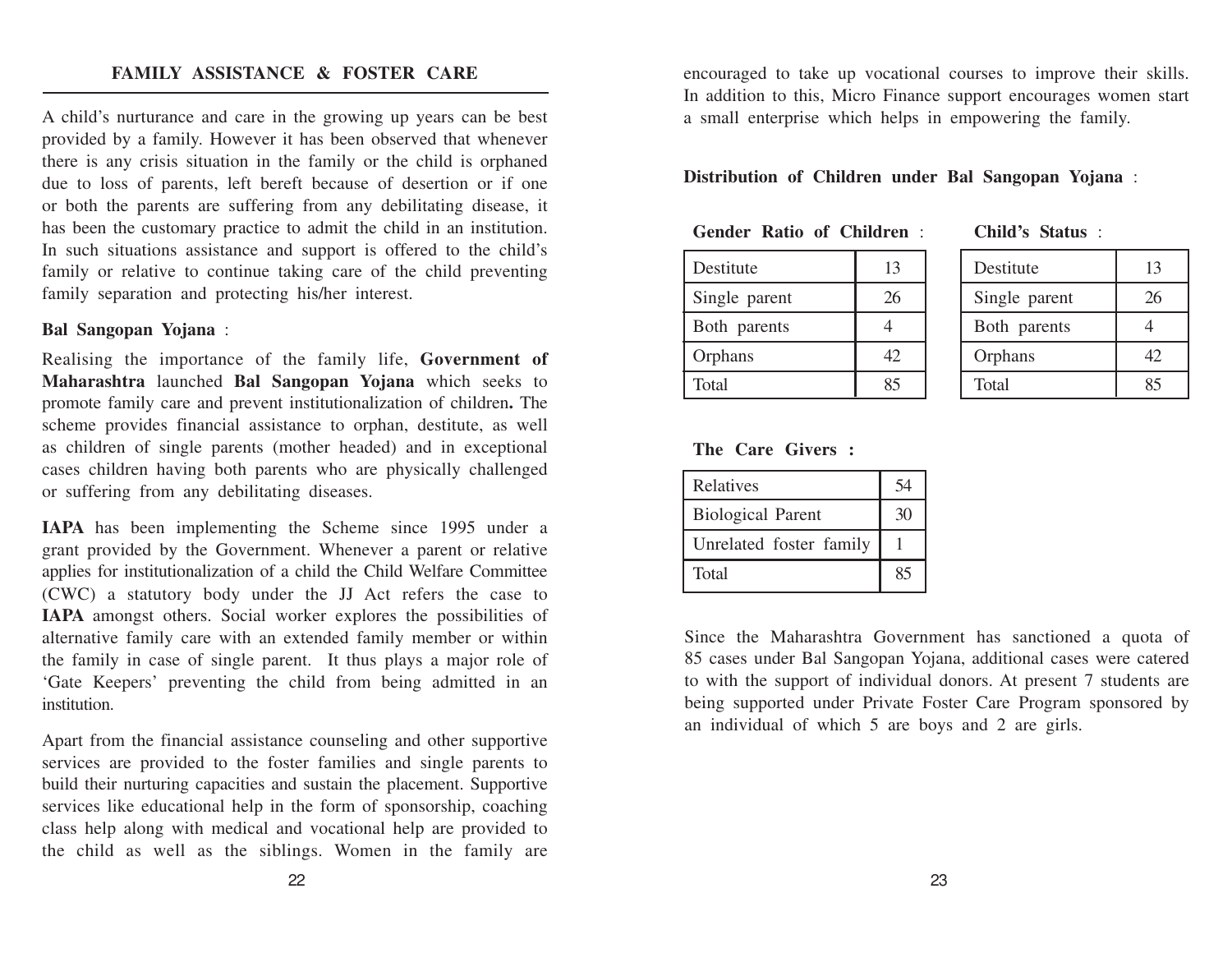**Illustrative Case Story demonstrating Impact** :

*Shalaka a student of Std. X came from a family on the verge of disintegration because of multiple crisis in their lives. Her father gradually lost his vision due to an accident, mother was paralyzed on the left side after a delivery and her elder brother who was not so keen on academics discontinued his education. The parent's disabilities came in the way of their employment due to which they were unable to take up any work. The agency's intervention at various levels has brought about notable changes in the family situation. Shalaka's brother who was not so keen on academics was encouraged to learn driving. He now earns a decent salary and is contributing towards the household expenses. The family was referred to other agencies for availing food grains which has been very beneficial to them. Shalaka's father was referred to NAB (National Association for Blind) for a training which equipped him to be self independent. Shalaka's educational needs are also being taken care of.*

#### **Orientation Visit** :

Delegates from Task Force appointed by the Orissa Government visited **IAPA** as part of their exposure visit to gain a better understanding about alternative forms of child care of Sponsorship and Foster Care as well as the various supportive services, implemented by **IAPA**. The team consisted of **Mr. Arun Kumar Pradhan, Project Director, Ms. Rupam Mahapaka, Programme Manager and members Ms. Ranjita Dash and Ms. Daitari Samartaray.**

Supportive services are provided to complement academic support for the all round development of the child and strengthening the family as a whole.

#### **Mental Health : Child Guidance Centre 'Aastha'** :

Our Child Guidance Centre (CGC) 'Aastha' started in 2002 in response to the need to fill the gap for free psychological intervention needed in case of children from impoverished socio-economic backgrounds, who suffer from mental or learning disorders or are victims of pathological shortcomings or dysfunctional family situations. Professional counseling, play therapy, testing, remedial therapy and medicine form an integral part of therapy, which is done with the expertise of our four member panel consisting of a Counselor, Psychiatrist, Clinical Psychologist and a Remedial Therapist. The beneficiaries continue to be children under our sponsorship and foster care programme and children referred by other school teachers.

This year our CGC was requested to evaluate the academic competency of some socio-economically backward students from a Marathi medium school who had performed poorly in Std. IX. With our evaluation it was possible for the school authorities to take the decision to promote the students to Std. X after procuring the necessary certificates from Government hospital to avail of concessions, so that they could continue mainstream education and appear for their Std. X exams.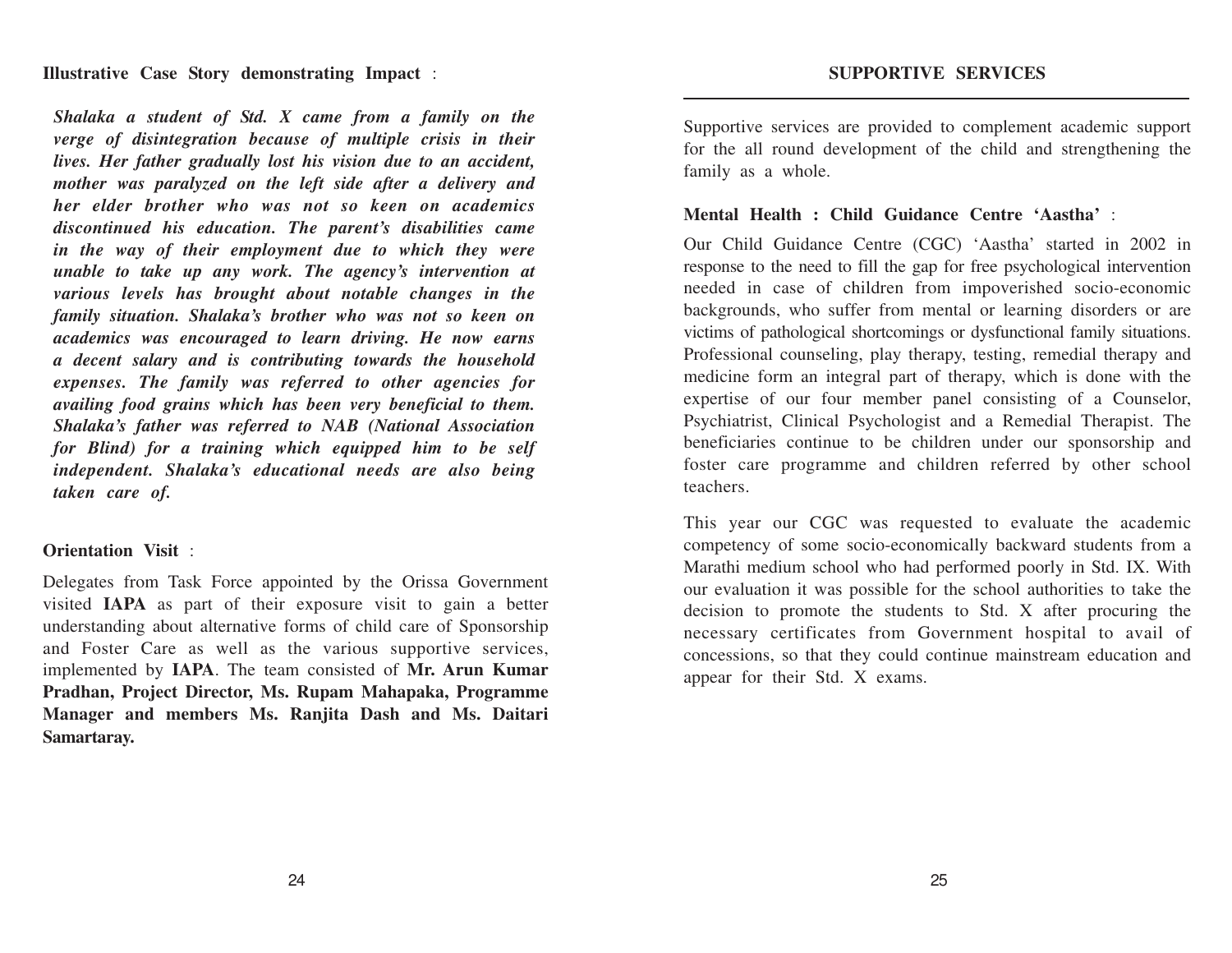Below-mentioned 33 new cases were referred and 153 follow-up visits (for new and old cases) took place in the nine working months in which the CGC functioned on a bi-weekly basis :

| <b>TYPES OF CASES</b>                                                                                            |   |    | <b>GIRLS BOYS TOTAL</b> |
|------------------------------------------------------------------------------------------------------------------|---|----|-------------------------|
| Academic Backwardness (Learning)<br>Disabilities; IQ problem; lack of<br>motivation / attention / concentration) | 5 | 20 | 25                      |
| Emotional issues (anxiety, depression)                                                                           | 2 |    | $\overline{2}$          |
| Behaviour problems (aggression,<br>hyperactivity, stealing)                                                      |   |    | 4                       |
| Epilepsy                                                                                                         |   |    | 2                       |
| <b>TOTAL</b>                                                                                                     | 8 | 25 | 33                      |

*Therapeutic Intervention :*

*Asif a twelve year old orphan boy who is being looked after by his maternal uncle and family had ongoing issues of bed wetting. His aunt used to reprimand him for the same but without any success. Social worker counselled Asif's aunt and made her aware of the gravity of this medical problem which needs to be treated. He was then referred to our Child Guidance Clinic wherein counselling was done for some amount of distorted perception of reality that showed up in the testing. This was backed up by medications by the Psychiatrist. Thereafter Asif started showing considerable improvement. Meanwhile it was observed that he was lagging behind in academics for which his IQ was tested by the Psychologist. On evaluation Asif was diagnosed to be having 'learning disability'. With the intervention of the remedial therapist he is now able to cope up with his studies. CGC's intervention with the boy*

*and the aunt at various levels has helped him to overcome his multiple issues. Today he seems to be a much more confident boy ready to face the challenges of life.*

#### **Vocational Training & Assistance** :

Funds for vocational training programmes continue to support the efforts of students, their siblings and family members to become self reliant by equipping them with skills. They are encouraged to learn skills in the agency or take up courses in other institutes.

This has become possible with the support of **TdH, Denmark and Chance of Life, Germany** which supports girls and women. Sixty five girls were helped to take up varied courses like typing, computers, beautician, mehendi and tailoring courses.

Women who underwent vocational training got a chance to exhibit the products made by them at 'Shikar', an exhibition cum sale of various handmade products organized by Government Law College. Women from the tailoring group exhibited the clothes stitched by them while the dry fruit chocolates and agarbatti's prepared by a foster parent were in great demand.

### **Medical & Nutritional Assistance** :

Medical assistance serves to meet the crucial medical and nutritional needs of children and their family members which are unaffordable within the family's meager resources.

Nutritional needs, especially for those suffering from critical illnesses like TB & HIV were also met as this helps them to withstand the effect of strong medicines. Funds are also used for helping those affected by life threatening diseases like multi-drug resistant (MDR) T.B. and other long term debilitating diseases.

The funds for the above purposes are provided by **Terre des Homme (TdH) Denmark, Chance of Life (COL) and individuals like Alpana Dange, Margaret Mehta and Dr. Mangala Shenoy.**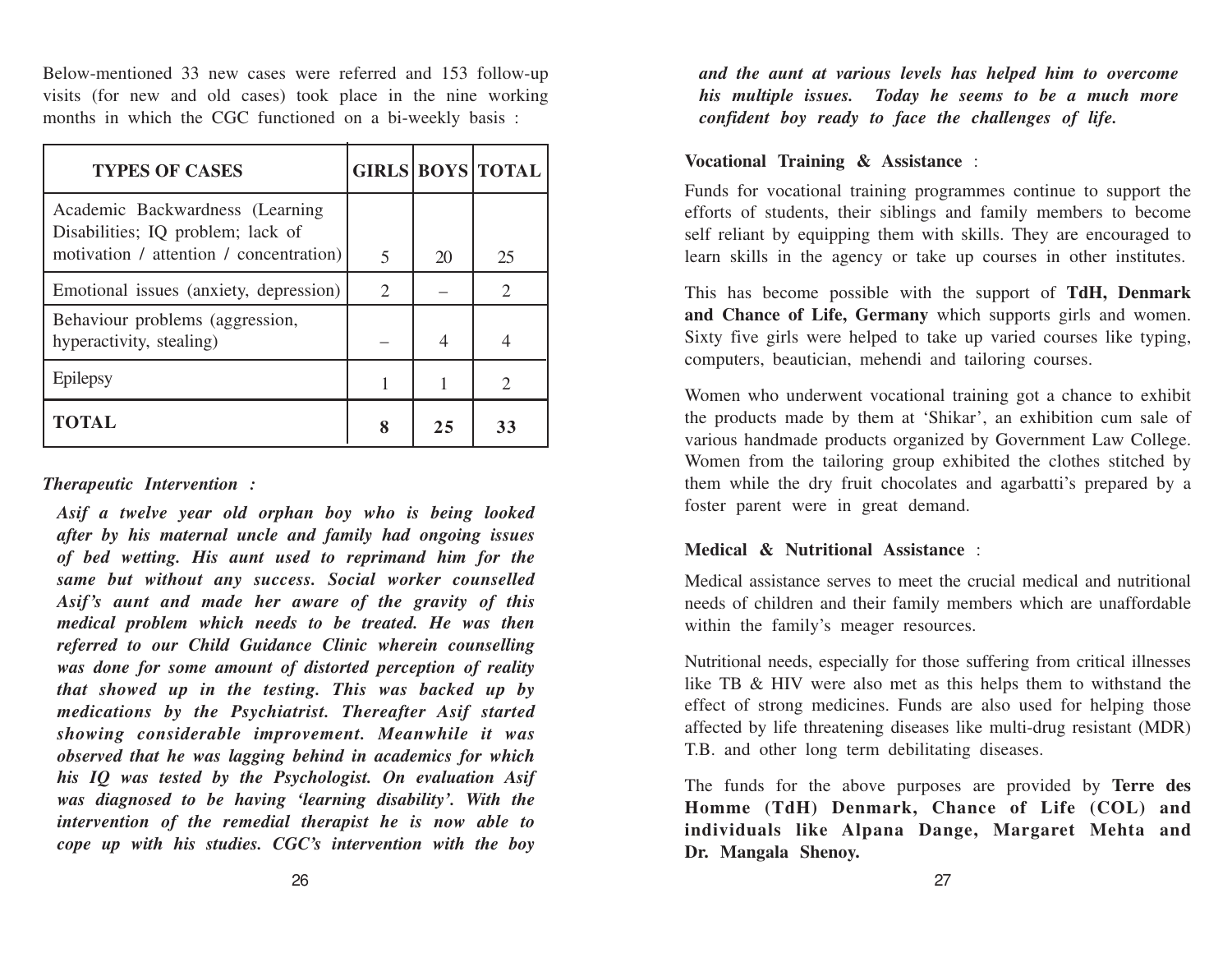#### **Micro Finance** :

In order to make the women self reliant loan is given to start a small business and expand the existing business. They are encouraged to return the money in installments. This year also loan was given for selling dress materials, sale of pickles, for hiring auto rickshaws and buying sewing machines. Six women availed of this benefit. The project is supported by **Chance of Life.**

#### **Janashree Bima Yojana** :

The Government Scheme launched in August 2000 provides life insurance protection to the rural and urban poor. **IAPA** has been implementing this scheme since 2004. Eligible families are helped to take its benefit by paying a nominal annual premium of Rs.100/- The policy provides for an insurance cover of Rs. 30,000/- on natural death, Rs. 75000/- for accidental death or permanent disability and Rs. 37500/- for partial disability. In addition, children of those insured under the scheme are eligible to receive yearly scholarship of Rs. 1200/-, if they are studying in classes 9th to 12th standard. During the year 32 families were covered under the policy.

#### **Asmita Project** :

The Project continues to help children studying in West Khetwadi Municipal School as well as those from the nearby Municipal Schools to sustain their education and works for their development through various personality enrichment programmes. It stresses on an integrated approach for the holistic development of the child. These classes conducted before school hours help to occupy them fruitfully while at the same time providing guidance in their studies. It lays emphasis on imparting the basics of languages like Marathi and English as well as the concepts of Mathematics to the students. Students are also helped with their school curriculum.

#### **Personality Enrichment Programmes** :

- <sup>v</sup> Life Skill sessions were conducted once a week for the students of Std. V to VII on a regular basis. These covered sessions on empathy, anger management, inter-personal relationships and leadership qualities.
- <sup>v</sup> English Speaking Classes Dharma Bharati Mission, another NGO conducted English Speaking classes for the students once a week.
- v Yoga Sadhana Seva Trust,Mumbai organized a session of "Genius Mind" on 22nd December, 2013 which was a stimulating experience for the students. Techniques of asanas, pranayam and meditation were demonstrated.
- <sup>v</sup> Students of Asmita were sensitized on the issues of stray dogs in the form of a slide presentation which was held on 22nd November, 2013 organized by a NGO "Welfare of stray Dogs". The presentation also imparted information on developing positive attitudes towards care of dogs.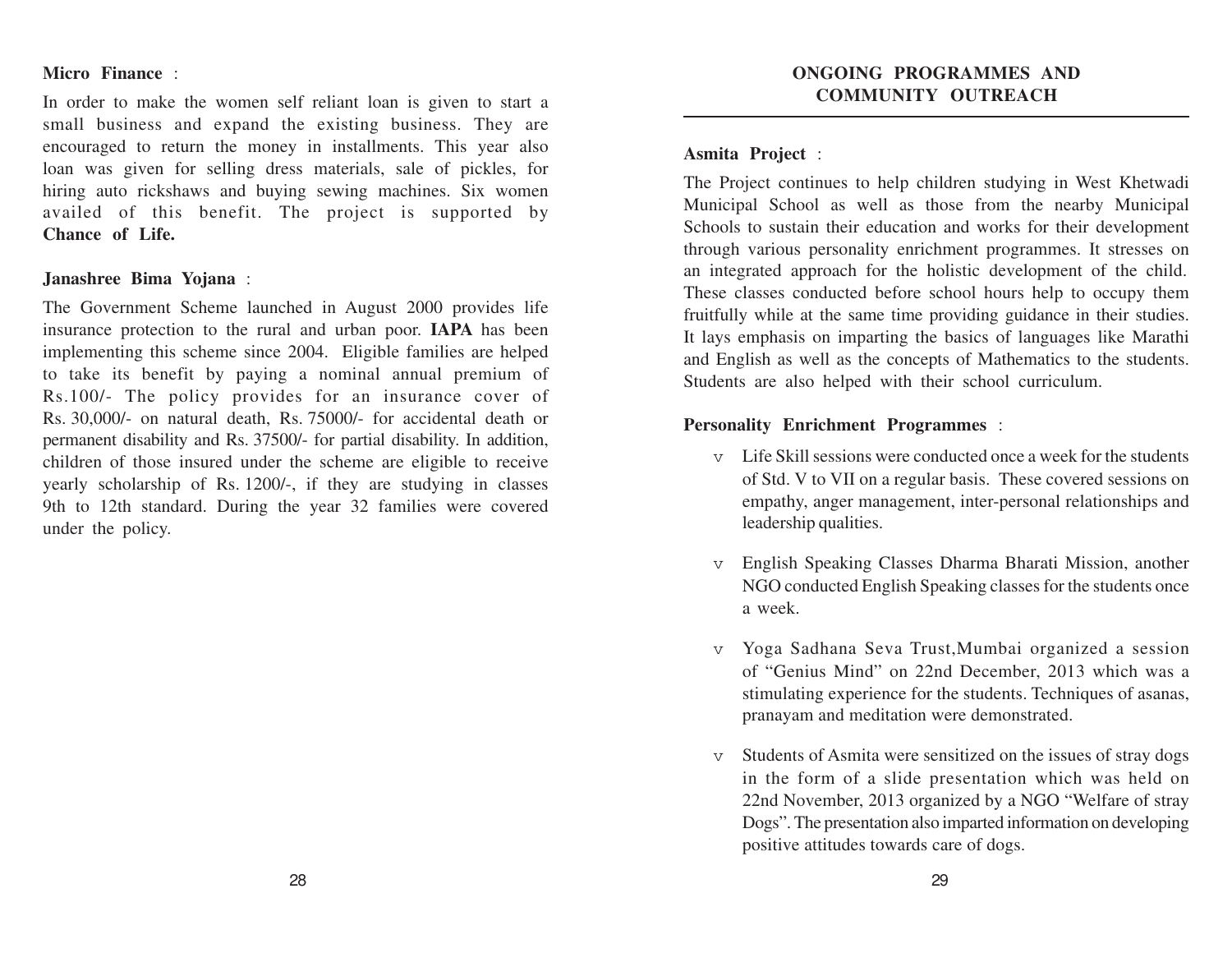- v Picnic : The children thoroughly enjoyed an outing to Chotta Kashmir, Aarey Milk Colony and Picnic Spot garden on 9th February, 2014. This also gave the children a learning exposure.
- v Visit to Bank : In order to make the children understand the concept of savings and the process involved, they were taken to the nearby Saraswat Bank.
- v Workshop on 'rakhi making', 'diya decoration', flower making and imitation jewellery conducted by Ms.Bharati Kedar, Project Officer of **IAPA** helped the students tap their latent talents and learn useful skills.
- <sup>v</sup> Students learnt to make beautiful greeting cards using craft material through the workshop on 'Punch Craft and Quilling Art' conducted by Ms. Jayashree Kedar.
- MSW students of Tata Institute of Social Sciences focused on improving English speaking skills, creativity and confidence building through various participatory games.

### **TdH Mid-Day Meal Fund** :

Nourishing snacks were provided to about 100 students of Sanjeevani Balwadi and Cumballa Hill Municipal School. Snacks such as grams, peanuts, royal grain (rajgira) and glucose biscuits were distributed through the mid-day meal fund, formed an important part of the children's daily diet. Students in the age group of 3 to 13 years enjoyed these snacks. In some cases the attraction of these dietary inputs also served as a factor to encourage the children to attend the school.

#### **Flying High** :

The 'Flying High' project conducted by **IAPA** in collaboration with the **Bombay Community Public Trust (BCPT)** since 2009, continued its endeavour to enhance the socio-emotional competence of students of Chikitsak Samuha Shirolkar High School for the fifth consequent year, through Life Skills (Std V to VII) and Counseling sessions. Suitable life skill sessions were also held for the parents of these students by our counsellors. This year there was further outreach of the project by conducting the same twice a week in Sundatta High School, in response to their request. The students of both schools enthusiastically participated in Service Learning activities (which are a practical application of the life skills learnt by them) on the themes 'Discipline' and 'Substance Abuse' that were selected by the students themselves.

#### **Mental Health Forum** :

A Forum for promoting mental health & well-being in schools which was initiated by the Bombay Community Public Trust (BCPT) sought to promote the concept of Mental Health in schools, by removing the perceived misconceptions, ensuring access to counseling facilities and engaging authorities at policy level. **IAPA** as one of the active members of the Forum, reached out to various schools to enthuse Principals and/or Trustees to become members of the Forum.

### **Kamal Foundation** :

The Foundation continues to support the cost of investigation for children with neurological problems referred from Jaslok and Wadia hospitals by Dr. Anaita Udwadia-Hegde. The cost of investigation is generally very high due to which parents hesitate to take treatment. **IAPA** does the home study to assess the situation of the families and if necessary also pay hospital visits. The agency's follow up has ensured that parents do not discontinue treatment for want of funds and return the unutilized amount back to the agency which is utilized for other needy children. This year 34 children were helped through this project for MRI, bone test, genetic test, gastrotomy surgery, PEG tube replacement and cost for medicines.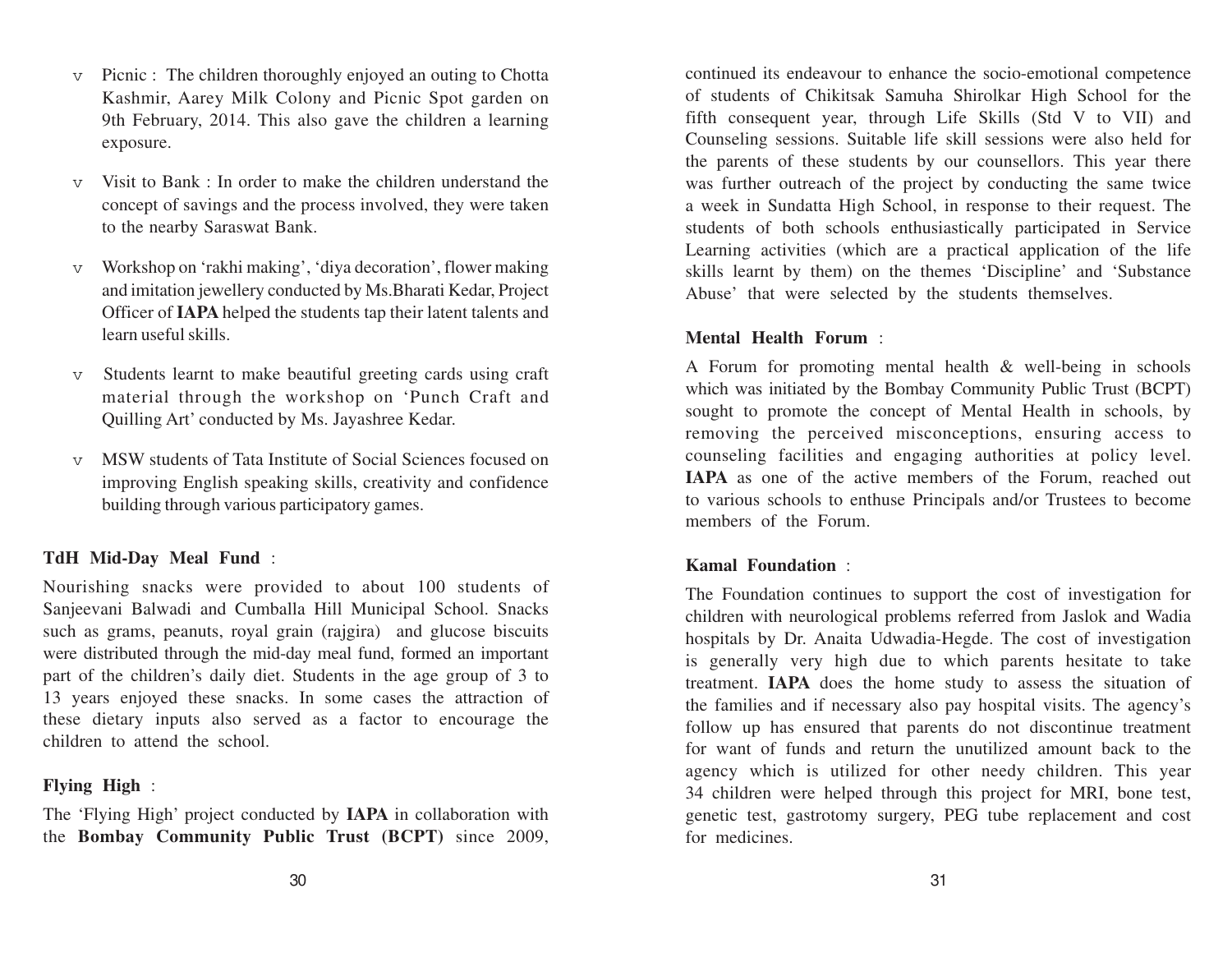#### **New Venture** :

#### **Value Education in collaboration with N.M. Budhrani Trust**:

The interactive life skill sessions conducted by **IAPA** through its Flying High Project has inspired **N. M. Budhrani Trust** to teach the students values through stories rather than sermons. **IAPA** has been appointed as a Facilitator for their pilot value education project 'Krishna Arpanam'. This project is based on the teachings of Dada Vaswani, the spiritual leader whose selected teachings are compiled in 'The Driver's Seat' by Dada J.P. Vaswani.

The project which began in January 2014 is being operated in four schools in Malwani, for Std. VI students. The objective of the project is to inculcate positive values in the lives of the students, to make them enlightened and responsible citizens and to develop their integral personality. The project is just a month old but teachers feel that students who were otherwise quiet have started participating and also seem to control their distractibility.

#### **OTHER ORGANISATIONAL ACTIVITIES**

#### **Workshops organized** :

| <b>Date</b> | Programme                                                                                                  | <b>Participants</b>                                                          | <b>Resource Person</b>                                                                                                                          |
|-------------|------------------------------------------------------------------------------------------------------------|------------------------------------------------------------------------------|-------------------------------------------------------------------------------------------------------------------------------------------------|
| 8.4.2013    | Session on Food<br>Adulteration                                                                            | Students of<br>Asmita &<br>Sponsored<br>students                             | Consumer<br><b>Guidance Society</b>                                                                                                             |
| 27.9.2013   | Session on<br>Parenting                                                                                    | 22 Foster<br>parents                                                         | Ms. Shakti Poddar,<br>Counsellor                                                                                                                |
| 27.9.2013   | A session to deal<br>with the issues of<br>Adolescence                                                     | 22 children                                                                  | Ms. Divya Nerurkar,<br>Psychologist and<br>Mr. Gauresh Shankar,<br>a volunteer with<br><b>Family Planning</b><br>Association of India<br>(FPAI) |
| 5.1.2014    | Meeting with<br>members of child<br>Welfare Committee,<br>Mumbai to discuss<br>issues of common<br>concern | CWC members,<br>Representatives<br>of 8 agencies<br>working under<br>the CWC | <b>CWC</b> members                                                                                                                              |
| 4.2.2014    | Tuberculosis<br>awareness session<br>and importance<br>of treatment                                        | 40 parents                                                                   | <b>District Tuberculosis</b><br>Office                                                                                                          |
| 13.2.2014   | Training and<br>Guidance for jobs<br>in Banking sector                                                     | 20 students<br>participated                                                  | Mr. Santosh Sirur,<br>Vice President of<br><b>Barclays Bank</b>                                                                                 |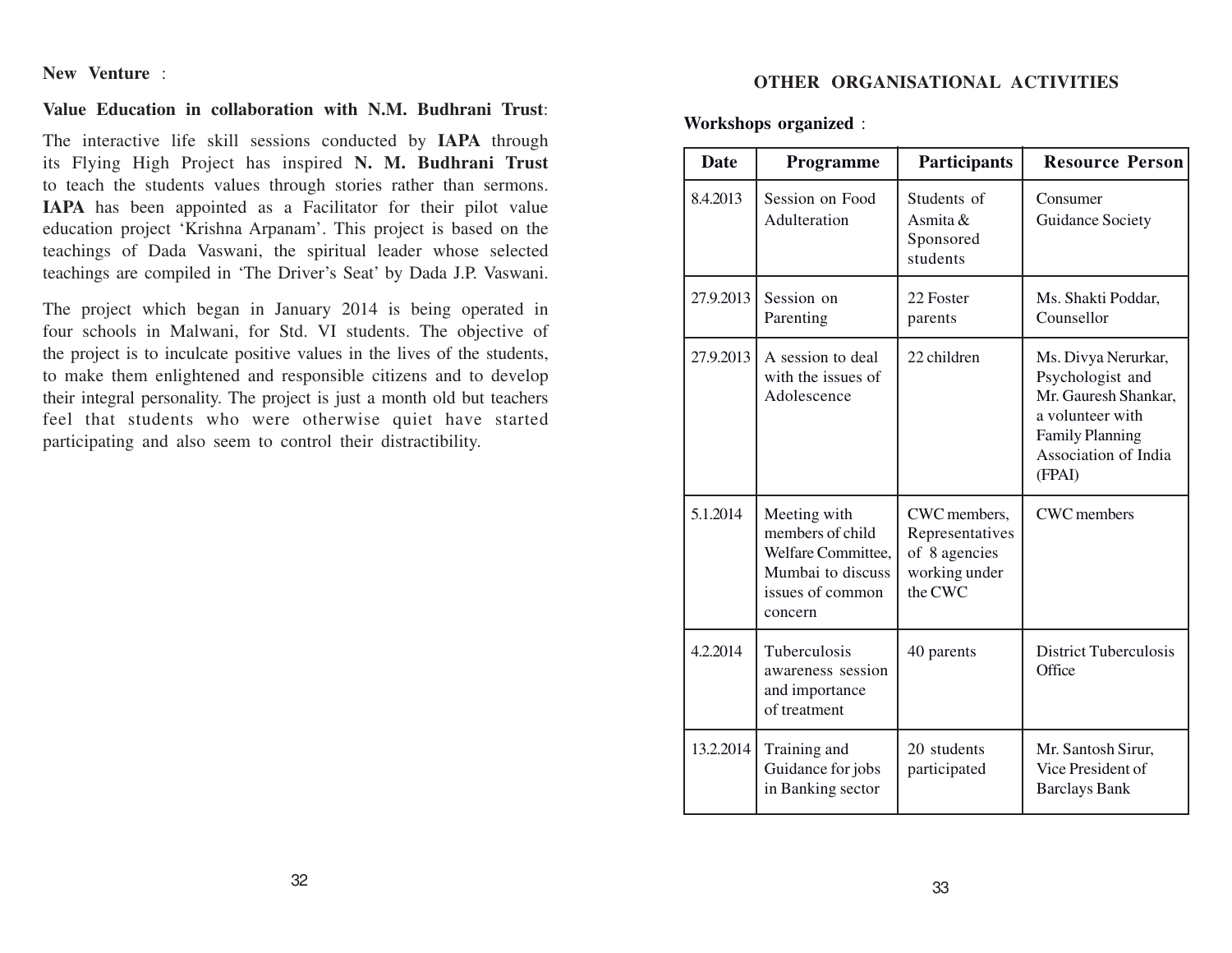#### **Workshops attended** :

| 17th December,<br>2013 | Workshop on Child Protection and HIV organised by<br>Unicef alongwith Committed Community Development<br>Trust (CCDT) was attended by Mrs. Kaumudi Telang,<br>Project Director and Ms. Laxmi Nair, Sr. Project Officer.     |
|------------------------|-----------------------------------------------------------------------------------------------------------------------------------------------------------------------------------------------------------------------------|
| 10th March,<br>2014    | A One Day Workshop was organized by Women & Child<br>Development Department, Pune and Shishu Adhar for<br>agencies and stakeholders working on Bal Sangopan<br>Yojana. Project Officer Ms. Nilima Karkal attended the same. |

#### **Student Placements** :

Two first year and two second year students doing their Masters in Social Work (MSW) from Tata Institute of Social Science and two first year MSW students of SNDT were placed for field work in the agency.

#### **Memberships / Accreditation** :

#### **Federation of Adoption Agencies (FAA)** :

**IAPA** is an active member of the FAA which has been formed to address the concerns of its member adoption agencies. Mrs. Najma Goriawalla is the president of the Agency.

#### **Credibility Alliance** :

**IAPA** is accredited by Credibility Alliance, adhering to desirable norms prescribed for Good Governance of Voluntary Organisations.

#### **Fund Raising** :

For the fifth consecutive year **IAPA** participated in the Standard Chartered Marathon 2013 to raise funds. 13 participants ran the Half Marathon and two in the Dream Run.

#### **Newsletter** :

One edition of **IAPA** Newsletter was brought out during the year, highlighting the events, activities of the year and other issues of interest.

#### **APPRECIATION**

Our special thanks are due to all those who have supported our programmes financially and / or rendered services in their individual capacity.

1. **State and Municipal Authorities** : Government of Maharashtra Members of Bal Sangopan Yojana Advisory Board Commissionerate – Dept. Women & Child Development District Office – Dept. of Women & Child Development - Mumbai & Chembur Office Child Welfare Committee - Mumbai & Staff Children's Aid Society Brihanmumbai Municipal Corporation (BMC) – Chairperson Education Committee BMC – Additional Municipal Commissioner BMC – Community Development Officer, B, C, D & E wards BMC – Administrative officer 'D' ward

#### 2. **Promotional and Developmental Programmes** :

Various institutions and organisations that co-operated in the promotion of adoption. BMC Health Centres K.E.M. Hospital Thane Civil Hospital

#### 3. **Pre-Adoption Foster Care** :

Mr. Satish Chatwani (Radhika Vaishali Devika Chatwani Trust)

Nestle' India Private Limited (for milk powder at subsidised rate)

Dr. Shraddha Chandak, Paediatrician, Mumbai.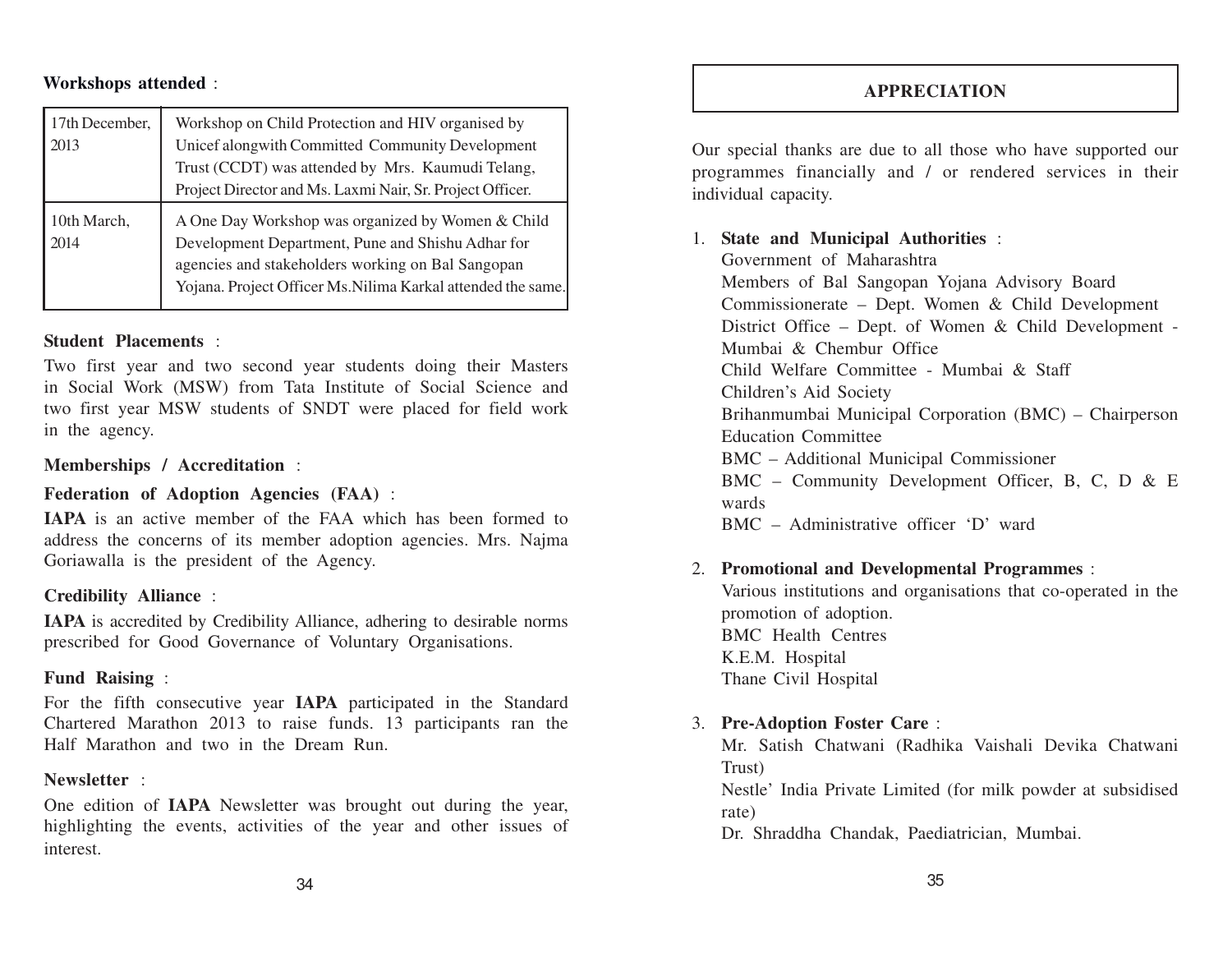#### 4. **Adoption Placements and Networking** :

All adoption placement agencies in and outside Mumbai, for extending their co-operation in adoption and allied-services.

These include :

Love Trust Foundation – Buldhana Sakar – Aurangabad Varadaan – Nagpur Dist. Probation & After Care Association Sanchaleet Shishugreha – Ahmednagar Health Department – BMC Offices Parel, Mumbai Sangopita – Badlapur Government Railway Police Maharashtra times, Lokmat, Loksatta, Sakal – Marathi daily newspaper

5. **Medical Assistance for children in Pre-Adoptive Foster Care** :

| Mr. Christoph & Annemaria Haller                     |
|------------------------------------------------------|
| Narayan Charitable Trust                             |
| Shreyas Pracharak Sabha                              |
| Mr. Bamanji Dem Mehta Brahma Kumari S.E.S. Hospital, |
| Andheri                                              |
| Bhagwandas Gordhandas Financial                      |
| Pvt. Ltd.                                            |
| Mr. Suhas Vaidya                                     |
|                                                      |

**Foster Parents** : For early child care of children awaiting adoption.

#### 6. **Medical Fraternity** :

Doctors, paediatricians and social workers attached to the hospitals and others for their assistance and devotion to the children we serve;

K.E.M. Hospital Hinduja Hospital Cama & Albless Hospital Prabhadevi Municipal Maternity Home Naigaon Municipal Maternity Home B.S.E.S. Hospital, Andheri Y.N. Shirodkar Municipal Maternity Home Ekveera Hospital Holy Family Hospital Ali Yavar Jung National Institute for Hearing Impaired ADAPT Dr. Deepak Tirthani Dr. Neeraj Jain Dr. Mithul Patel Dr. Anaita Hegde Dr. Suhas Prabhu Dr. Sonali Tank

- Dr. Asha Chitnis | Dr. Ashok Johari
	-
- Dr. Rohit Agarwal Dr. Suresh Shah
	- Dr. Sanjay Sharma
- Dr. Sandeep Vaidya Dr. Ninad Deshmukh

#### 7. **Family Meet** :

| G.S.B. Krida Mandir's Trustees & Staff    |                     |
|-------------------------------------------|---------------------|
| Nestle' India Limited                     | Venus Confectioners |
| Mrs. Rajashree Deshpande   Mrs. Usha Shah |                     |
| Mr. & Mrs. Sukhtankar                     | Mr. Rohan Mehta     |
| Mr. Dhirendra Jain                        | Mrs. Deepika Chavan |
| Mr. Bherulal Jain                         | Mr. Jignesh Joshi   |
| Mr. Anand Shinde                          | Mr. Sunil Shetye    |

8. **Sponsorship** :

Jamnadas & Kantaben Chatwani Centre for Children Terre des Hommes, Denmark Madhavji Damodar Thakersey Trust 'Chance of Life' – Germany Individual Sponsors Madhavji Damodar Thakersey Trust Mumbadevi Temple Trust Meera Srinivasan Scholars Mr. Sopan Ghadge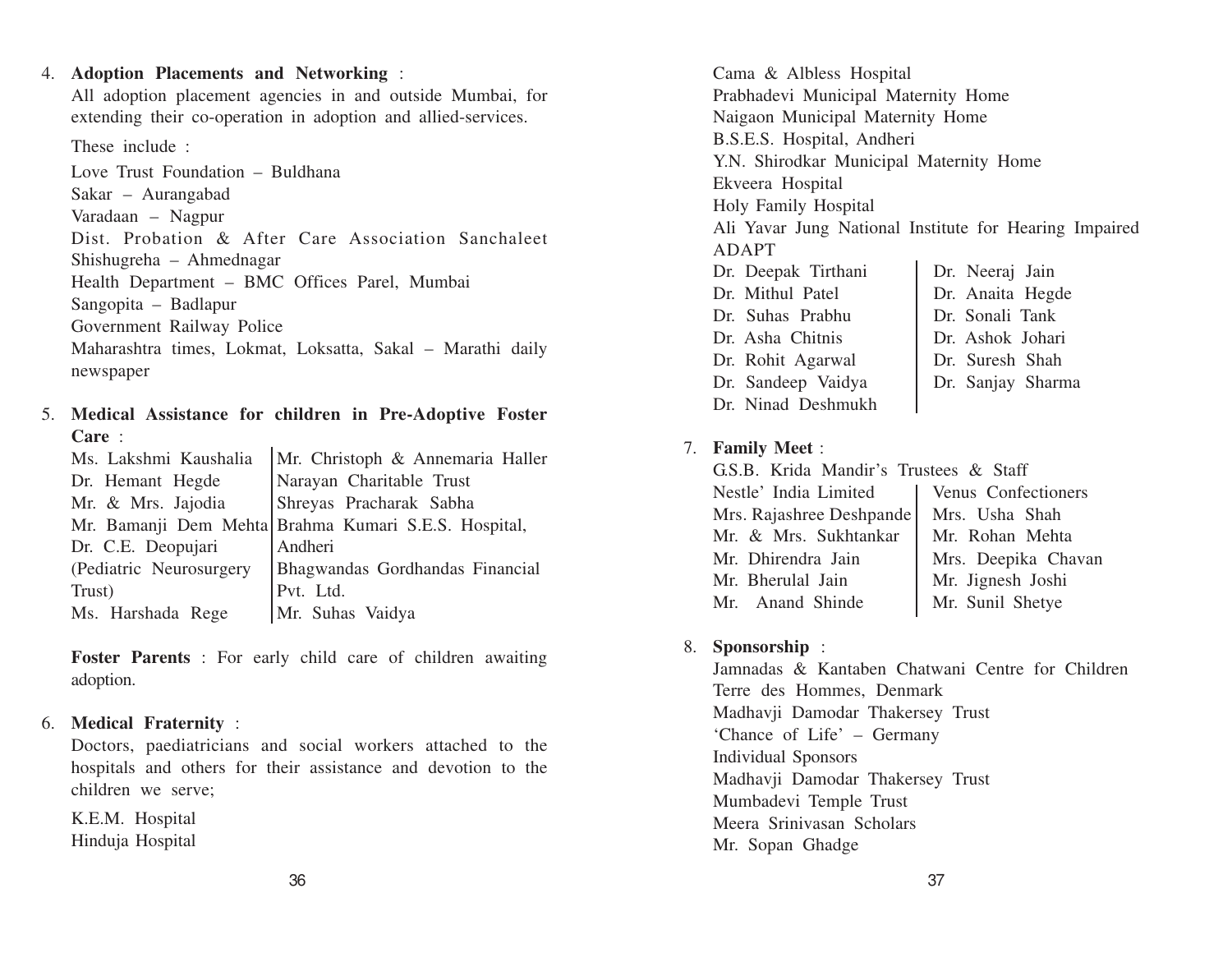#### 9. **Additional Educational Support** :

Ammada Trust B.C.P.T. Al Cargo Logistics Ltd.

#### 10. **Foster Care** :

Mr. N.V.K. Apparao Ms. Vivien Powar

#### 11. **Schools** :

Head Master and Teachers of the West Khetwadi Municipal School and other Municipal Schools of B, C, D, & E ward.

#### 12. **Rural Project** :

Terre des Hommes (Denmark) Head Master & Teachers of Kamlakar Janardan Bahi Javkar High School, Terewayangani Mrs. Nergis Udwadia Ms. Margaret Mehta Mr. Shakir & Mrs. Aditi Macchiwalla Ms. Sunita Motwani and her group @3 Mrs. Priti Kapur

- 13. **Child Guidance Centre & Mental Health** : Bombay Community Public Trust (BCPT)
- 14. **Life Skill & Vocational Training** : 'Chance of Life' (Germany) Terre des Hommes (Denmark)
- 15. **Medical Assistance** :

Terre des Hommes, Denmark Chance of Life, Germany Mr. Darius & Mrs. Nergis Udwadia Dr. Anaita Udwadia – Hegde Mr. Amit & Mrs. Archana Chandra Ms. Margaret Mehta Dr. (Mrs.) Mangala Shenoy Mrs. Alpana Dange

16 **Annual Sponsorship Day** : Educational Officer Administarative Officer - C & D wards

School Principal of Gilderlane Municipal School as well as other Municipal and Private schools covered under sponsorship. Mr. Sajiv Kapur, Mrs. Priti Kapur and all the Kapur family members.

Mr. Snehal Parikh Mr. Vasantbhai Kanakia Damodardas Charity Trust Mr. Sudhir Merchant Ms. Devina Shah Sponsored children of **IAPA** Dayal Bhimji Charitable Trust

- 17. **Asmita** : Dharma Bharati Mission Students of H.R. College Dilipudeshi
- 18. **Mid-Day Snacks** : Terre des Hommes, Denmark
- 19. **Flying High** : Bombay Community Public Trust (BCPT) Chikitsak Samuh Shirolkar High School Sundatta School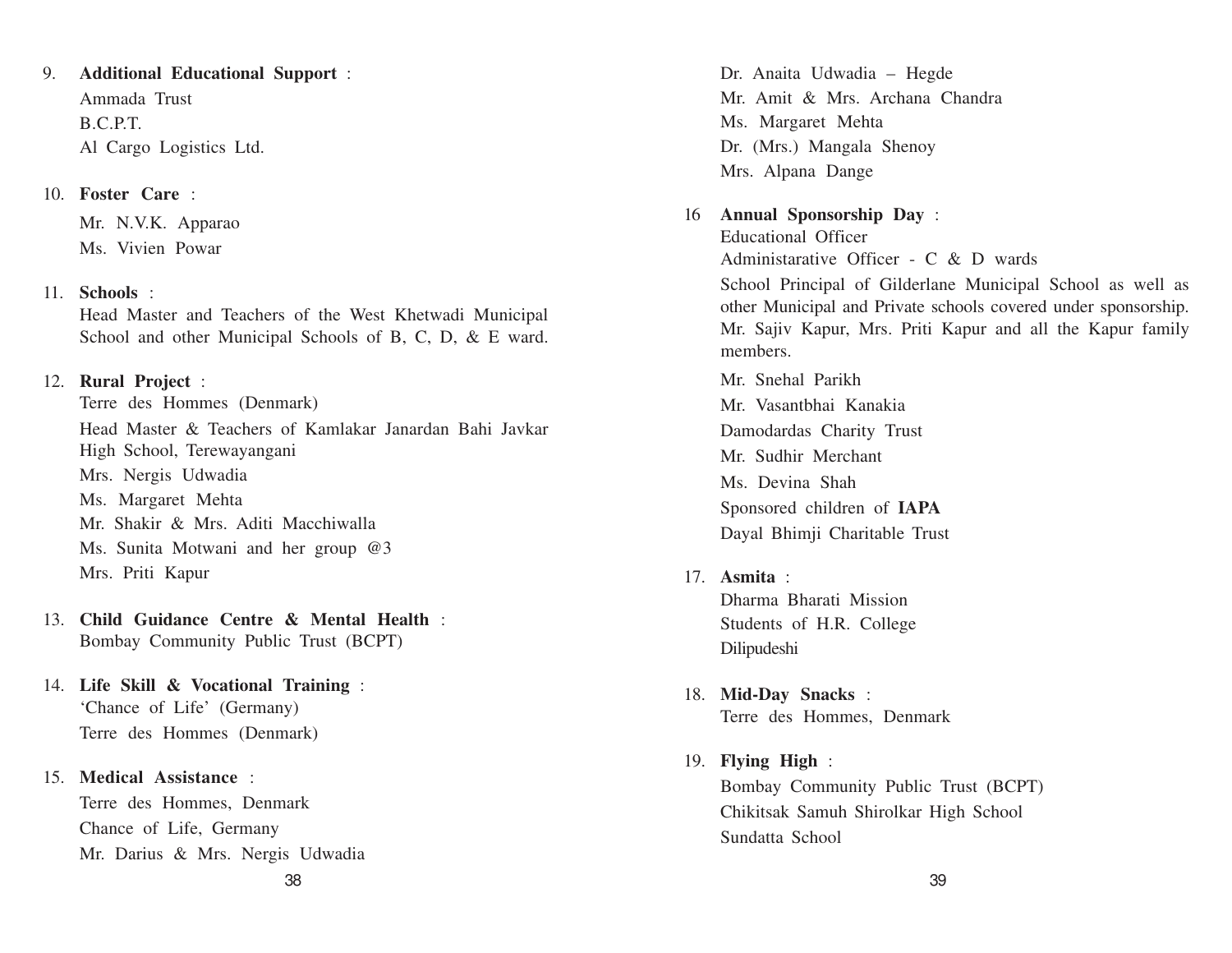20. **Other Supporters & Volunteers** : Mr. Tabrez Khwaja, Chairman of Aawaz Charitable Trust Mr. T. Srinivasan Mr. Aniruddha & Mrs. Alpana Dange Ms. Vidya Apte Mrs. Devaki Pandit & Mr. Sachin Nambeear Mrs. Bharti Vaidya Mr. Satish Kelkar & Family Mrs. Radha Kini & Ms. Ajita Kini Mr. Arun & Mrs. Fiona Adarkar Ms. Gita Mahajan Ms. Shivani Malhotra Mr. R. Krishna Moorthy Ms. Anjali Gokarn Ms. Smita Zankar Ms. Farheen Peshiram Ms. Vibha Shroff Ms. Pannaben Chudasama Ms. Kokila Mehta Ms. Yasmin Dalal Ms. Salma Dalal Mr. & Mrs. Partha Ghosh Ms. Gita Sukhtankar 21. M/s. Mahesh C. Mathur & Co. our Auditor since **IAPA's** inception.

- 22. Ms. Lina Nichani and Ms. Lalita Jairaj for legal services.
- 23. Mr. Dollar Mathuria & Cyberia for computer servicing.
- 24. Staff of **IAPA**.



# **INDIAN ASSOCIATION FOR PROMOTION OF ADOPTION & CHILD WELFARE**

**AUDITED STATEMENT OF ACCOUNTS FOR THE YEAR ENDING 31ST MARCH 2014**

40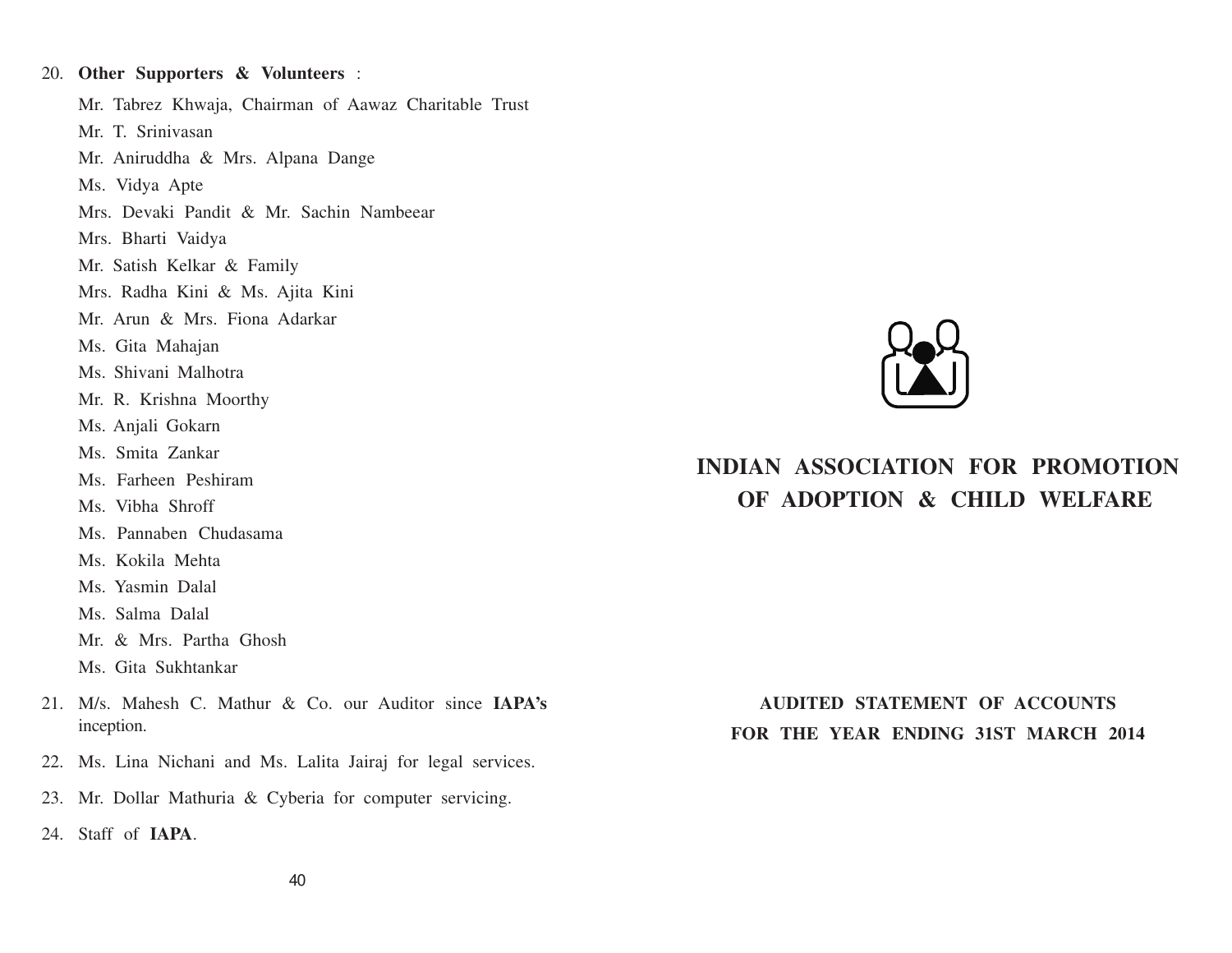**REPORT OF AN AUDITOR RELATING TO ACCOUNTS AUDITED UNDER SUB-SECTION (2) OF SECTION 33 & 34 & RULE 19 OF THE BOMBAY PUBLIC TRUST ACT.**

|            | Registration No. F-2230 of 1994                                                                                                                                                                                                                                                                                                                                                                                                                                      | For the year ending 31st March, 2014                     |
|------------|----------------------------------------------------------------------------------------------------------------------------------------------------------------------------------------------------------------------------------------------------------------------------------------------------------------------------------------------------------------------------------------------------------------------------------------------------------------------|----------------------------------------------------------|
|            | Name of The Public Trust : INDIAN ASSOCIATION FOR PROMOTION OF                                                                                                                                                                                                                                                                                                                                                                                                       | <b>ADOPTION &amp; CHILD WELFARE</b>                      |
| (a)        | Whether accounts are maintained regularly and in accordance                                                                                                                                                                                                                                                                                                                                                                                                          | <b>YES</b>                                               |
| (b)        | with the provisions of the Act and the rules;<br>Whether receipts and disbursements are properly and correctly                                                                                                                                                                                                                                                                                                                                                       |                                                          |
| (c)        | shown in the accounts;<br>Whether the cash balance and vouchers in the custody of the manager                                                                                                                                                                                                                                                                                                                                                                        | <b>YES</b>                                               |
|            | or trustee on the date of audit were in agreement with the accounts;                                                                                                                                                                                                                                                                                                                                                                                                 | <b>YES</b>                                               |
| (d)        | Whether all books, deeds, accounts, vouchers or other documents or<br>records required by the auditor were in produced before him;                                                                                                                                                                                                                                                                                                                                   | <b>YES</b>                                               |
| (e)        | Whether the register of movable and immovable properties is properly maintained,<br>the changes therein are communicated from time to time to the regional office,<br>and the defects and inaccuracies mentioned in the various audit report have                                                                                                                                                                                                                    |                                                          |
|            | been duly compiled with;                                                                                                                                                                                                                                                                                                                                                                                                                                             | <b>YES</b>                                               |
| (f)        | Whether the manager or trustee or any other person required by the auditor to<br>appear before him did so and furnished the necessary information required by him; YES                                                                                                                                                                                                                                                                                               |                                                          |
| (g)        | Whether any property or funds of the Trust were applied for any object or<br>purpose other than the object or purpose of the Trust;                                                                                                                                                                                                                                                                                                                                  | <b>NO</b>                                                |
| (h)        | The amount of outstanding for more than one year and the amounts<br>written off, if any;                                                                                                                                                                                                                                                                                                                                                                             | nil                                                      |
| (i)        | Whether tenders were invited for repairs or construction involving expenditure<br>exceeding Rs. $5000/-$ ;                                                                                                                                                                                                                                                                                                                                                           | N.A.                                                     |
| (i)        | Whether any money of the public trust has been invested contrary<br>provisions of Section 35;                                                                                                                                                                                                                                                                                                                                                                        | to the<br><b>NO</b>                                      |
| (k)        | Alienation, if any, of the immovable property contrary to the provision of<br>Section 36 which have come to the notice of the auditor;                                                                                                                                                                                                                                                                                                                               | <b>NO</b>                                                |
| (1)        | All cases of irregular, illegal or improper expenditure, or failure or omission to<br>recover monies or other property belonging to the public trust or of loss or waste<br>of money or other property thereof, and whether such expenditure, failure, omission,<br>loss or waste was caused in consequence of breach of trust or misapplication or any<br>other misconduct on the part of the trustees or any other person while in the<br>management of the trust; | NO.                                                      |
| (m)        | Whether the budget has been filed in the form provided by rule 16A;                                                                                                                                                                                                                                                                                                                                                                                                  | <b>YES</b>                                               |
| (n)        | Whether the maximum and minimum number of the trustees is maintained;                                                                                                                                                                                                                                                                                                                                                                                                | <b>YES</b>                                               |
| (o)<br>(p) | Whether the meetings are held regularly as provided in such instrument;<br>Whether the minute books of the proceedings of the meeting is maintained;                                                                                                                                                                                                                                                                                                                 | <b>YES</b><br><b>YES</b>                                 |
| (q)        | Whether any of the trustees has any interest in the investment of the trust;                                                                                                                                                                                                                                                                                                                                                                                         | NO.                                                      |
| (r)        | Whether any of the trustee is a debtor or creditor of the trust;                                                                                                                                                                                                                                                                                                                                                                                                     | <b>NO</b>                                                |
| (s)        | Whether the irregularities pointed out by the auditors in the accounts of the<br>previous year have been duly complied with by the trustees during the period<br>of audit;                                                                                                                                                                                                                                                                                           | N.A.                                                     |
| (t)        | Any special matter which the auditor may think fit or necessary to bring                                                                                                                                                                                                                                                                                                                                                                                             |                                                          |
|            | to the notice of the Deputy or Assistant Charity Commissioner;                                                                                                                                                                                                                                                                                                                                                                                                       | <b>NONE</b>                                              |
|            | <b>MAHESH C. MATHUR</b><br>Proprietor<br>Membership No. 5880 (1963)                                                                                                                                                                                                                                                                                                                                                                                                  | MAHESH C. MATHUR & CO.<br>$Sd/-$                         |
|            | Dated : 29th September, 2014                                                                                                                                                                                                                                                                                                                                                                                                                                         | Chartered Accountants.<br>Firm Registration No.: 105800W |

#### **AUDITED STATEMENT OF ACCOUNT FOR THE YEAR ENDING 31ST MARCH, 2014 THE BOMBAY PUBLIC TRUSTS ACT, 1950, SCHEDULE IX C, (Vide Rule 32)**

#### **Registration No. F-2230**

#### Name of The Public Trust : **INDIAN ASSOCIATION FOR PROMOTION OF ADOPTION & CHILD WELFARE**

#### **Statement of Income liable to contribution for the year ending 31st March, 2014**

|             |                                                                                                                                                                                                                                                                                                                                                 |                        | Rs.         |                                  | Ps. Rs.            | Ps.        |
|-------------|-------------------------------------------------------------------------------------------------------------------------------------------------------------------------------------------------------------------------------------------------------------------------------------------------------------------------------------------------|------------------------|-------------|----------------------------------|--------------------|------------|
| I.          | Income as shown in the Income and Expenditure Account<br>(Schedule IX)                                                                                                                                                                                                                                                                          |                        |             |                                  | 1,16,90,800.09     |            |
| П.          | Item not chargeable to Contribution under Section 58 & Rule 32:                                                                                                                                                                                                                                                                                 |                        |             |                                  |                    |            |
| (i)         | Donations received from other Public Trusts and Dharmadas<br>(As per "ANNEXURE-A" attached)                                                                                                                                                                                                                                                     |                        | 8,57,172.00 |                                  |                    |            |
| (ii)        | Grants received from Government and Local Authorities<br>(As per "ANNEXURE-B" attached)                                                                                                                                                                                                                                                         |                        | 5,00,600.00 |                                  |                    |            |
| (iii)       | Interest on Sinking or Depreciation Fund                                                                                                                                                                                                                                                                                                        |                        |             | NIL                              |                    |            |
| (iv)<br>(v) | Amount spent for the purpose of secular education<br>(As per "ANNEXURE C-V" attached)<br>Amount spent for the purpose of medical relief<br>(As per "ANNEXURE C-V" attached)                                                                                                                                                                     | 1,17,30,120.89         |             |                                  |                    |            |
| (vi)        | Amount spent for the purpose of veterinary treatment of animals                                                                                                                                                                                                                                                                                 |                        |             | NIL                              |                    |            |
|             | (vii) Expenditure incurred from donations for relief of distress<br>caused by scarcity, drought, flood, fire or other natural calamity                                                                                                                                                                                                          |                        |             | NIL                              |                    |            |
|             | (viii) Deductions out of income from lands used for agricultural purposes:-<br>(a) Land Revenue and Local Fund Cess<br>(b) Rent payable to superior landlord<br>(c) Cost of production, if lands are cultivated by trust                                                                                                                        |                        |             | NIL.<br>NIL<br><b>NIL</b>        |                    |            |
| (ix)        | Deductions out of income from lands used for non-agricultural purposes:-<br>(a) Assessment, cesses and other Government or Municipal taxes<br>(b) Ground rent payable to the Superior landlord<br>(c) Insurance premium<br>(d) Repairs at $10\%$ of gross rent of building<br>(e) Cost of collection at $4\%$ of gross rent of building let out |                        |             | NIL.<br>NIL<br>NIL<br>NIL<br>NIL |                    |            |
| (x)         | Cost of collection of income or receipts from securities,<br>stocks, etc. at 1% of such income                                                                                                                                                                                                                                                  |                        | 1,16,908.00 |                                  |                    |            |
| $(x_i)$     | Deductions on account of repairs in respect of buildings not rented<br>& yielding no income, at $10\%$ of the estimated gross annual rent                                                                                                                                                                                                       |                        |             |                                  | NIL 1,32,04,800.89 |            |
|             | Gross Annual Income chargeable to contribution                                                                                                                                                                                                                                                                                                  |                        |             |                                  |                    | <b>NIL</b> |
|             | Certified that while claiming deductions admissible under the above Schedule, the Trust has not<br>claimed any amount twice, either wholly or partly, against any of the items mentioned in the<br>Schedule which have the effect of double-deduction.                                                                                          |                        |             |                                  |                    |            |
|             | Trust Address :<br>Flat No. 7<br>$V = \{x_1, \ldots, x_n\}$ and $\{x_1, \ldots, x_n\}$ and $\{x_2, \ldots, x_n\}$                                                                                                                                                                                                                               | MAHESH C. MATHUR & CO. |             | Sd/-                             |                    |            |

| Flat No. 7                   |        |      | $Sd$ -                                |
|------------------------------|--------|------|---------------------------------------|
| Kanara Brotherhood Society   |        |      | Chartered Accountants.                |
| Mogul Lane, Matunga (W)      |        |      | Firm Registration No.: 105800W        |
| Mumbai 400 016.              |        |      |                                       |
| Tel: 2430 7076               |        |      | PRESIDENT HON SECRETARY HON TREASURER |
| TeleFax: 2437 4938           | $Sd/-$ | Sd/- | Sd/-                                  |
| Dated : 29th September, 2014 |        |      |                                       |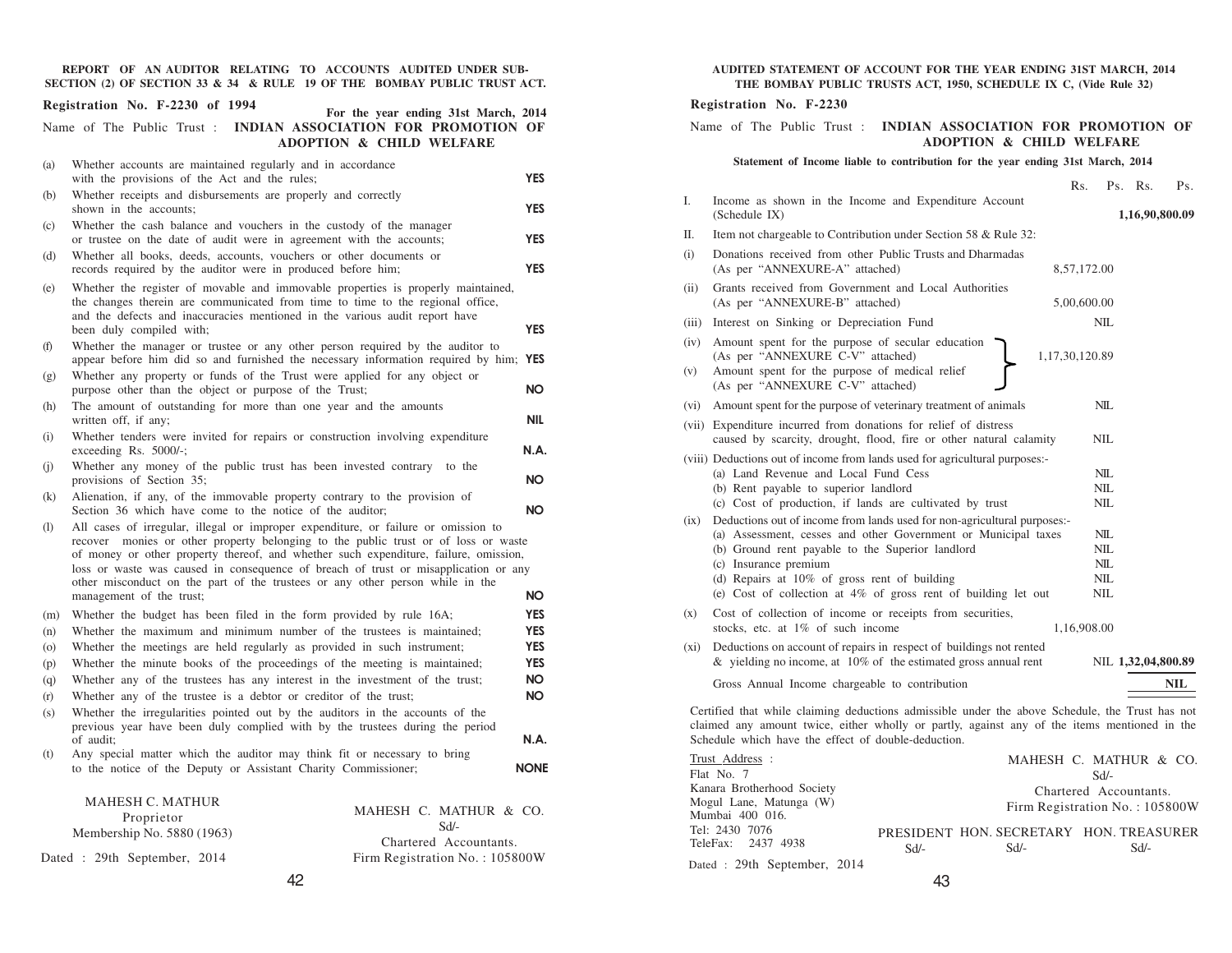|                                |                                                                                                 | THE BOMBAY PUBLIC<br>Name of The Public Trust |          | <b>SCHEDULE</b><br>(Vide Rule<br><b>BALANCE SHEET</b> |                 | VIII<br>17(1)<br>as at 31st March, 2014 | TRUSTS ACT, 1950<br>INDIANASSOCIATION FOR PROMOTION OF ADOPTION & CHILD WELFARE | Registration No. F 2230 |       |                |           |
|--------------------------------|-------------------------------------------------------------------------------------------------|-----------------------------------------------|----------|-------------------------------------------------------|-----------------|-----------------------------------------|---------------------------------------------------------------------------------|-------------------------|-------|----------------|-----------|
| <b>Last Year</b><br>Ps.<br>Rs. | <b>FUNDS &amp; LIABILITIES</b>                                                                  | Rs.                                           | Ps.      | This Year                                             | Rs. Ps.         | Last Year<br>Ps.<br>Rs.                 | <b>PROPERTY &amp; ASSETS</b>                                                    | Rs.                     | Ps.   | This Year      | Rs. Ps.   |
|                                | TRUSTS FUNDS OR CORPUS :                                                                        |                                               |          |                                                       |                 |                                         | <b>IMMOVABLE PROPERTIES:</b>                                                    |                         |       |                |           |
|                                | 89,17,713.38 Balance as per last Balance Sheet<br>Adjustments during the year<br>(give details) | 95,52,899.05                                  |          |                                                       |                 | 1,06,307.37<br>10,630.74                | Balance as per last Balance Sheet<br>Less: Depreciation for the year $@$ 10%    | 95,676.64<br>9,567.66   |       |                | 86,108.98 |
|                                | Donation received during the year<br>towards :                                                  |                                               |          |                                                       |                 | 95,676.63                               | <b>INVESTMENTS:</b>                                                             |                         |       |                |           |
|                                | 5,10,000.00 Corpus Funds                                                                        | 1,00,000.00                                   |          |                                                       |                 |                                         | 1,30,79,406.31 (As per Annexure II)                                             |                         |       | 1,11,40,292.90 |           |
|                                | 10,000.00 Life Membership Fees                                                                  |                                               | 5,000.00 |                                                       |                 |                                         | Note: The market value of the above<br>Investments is not known - not quoted    |                         |       |                |           |
|                                | - Patron Membership Fee                                                                         |                                               |          |                                                       |                 |                                         | <b>FURNITURE &amp; FIXTURES:</b>                                                |                         |       |                |           |
|                                | 1,15,185.67 Transferred from Income & Expenditure                                               |                                               |          |                                                       | $-96,57,899.05$ | 52,474.45<br>$\overline{\phantom{m}}$   | Balance as per last Balance Sheet<br>Additions during the year                  | 47,227.00               | 0.00  |                |           |
| 95,52,899.05                   | <b>OTHER EARMARKED FUNDS:</b>                                                                   |                                               |          |                                                       |                 | 52,474.45                               |                                                                                 | 47,227.00               |       |                |           |
|                                | 2,65,750.00 Earmarked Donations<br>in the nature of Corpus                                      | 2,65,750.00                                   |          |                                                       |                 | 5,247.45<br>47,227.00                   | Less: Depreciation upto date $@$ 10%                                            | 4,722.70                |       |                | 42,504.30 |
|                                | Grant from Women & Child Development                                                            |                                               |          |                                                       |                 |                                         | <b>OFFICE EQUIPMENT (TOTAL):</b>                                                |                         |       |                |           |
|                                | for Bal Sangopan Yojna to the extent<br>not spent                                               |                                               | 5,379.00 |                                                       |                 | 41,418.45                               | Balance as per last Balance Sheet                                               | 27,076.47               |       |                |           |
|                                | Earmarked Donations                                                                             |                                               |          |                                                       |                 | 350.00                                  | Additions during the year                                                       | 3,000.00                |       |                |           |
|                                | to the extent not spent                                                                         |                                               |          |                                                       |                 | 41,768.45                               |                                                                                 | 30,076.47               |       |                |           |
|                                | 91,64,762.03 (As per Annexure-I)                                                                | 84,92,761.72 87,63,890.72                     |          |                                                       |                 |                                         | Less: Sale during the year                                                      | 7,400.00                |       |                |           |
| 94,30,512.03                   |                                                                                                 |                                               |          |                                                       |                 |                                         | Less: Depreciation upto date                                                    |                         |       |                |           |
|                                |                                                                                                 |                                               |          |                                                       |                 | 11,235.60                               | Computers @ 60%                                                                 |                         | 54.24 |                |           |
|                                | <b>CURRENT LIABILITIES :</b>                                                                    |                                               |          |                                                       |                 | 3,456.37                                | Others @ 15%                                                                    | 3,162.91                |       |                | 19,459.32 |
|                                | 365.00 Professional Tax Payable                                                                 | contd                                         |          |                                                       | 365.00          | 27,076.47                               |                                                                                 | contd                   |       |                |           |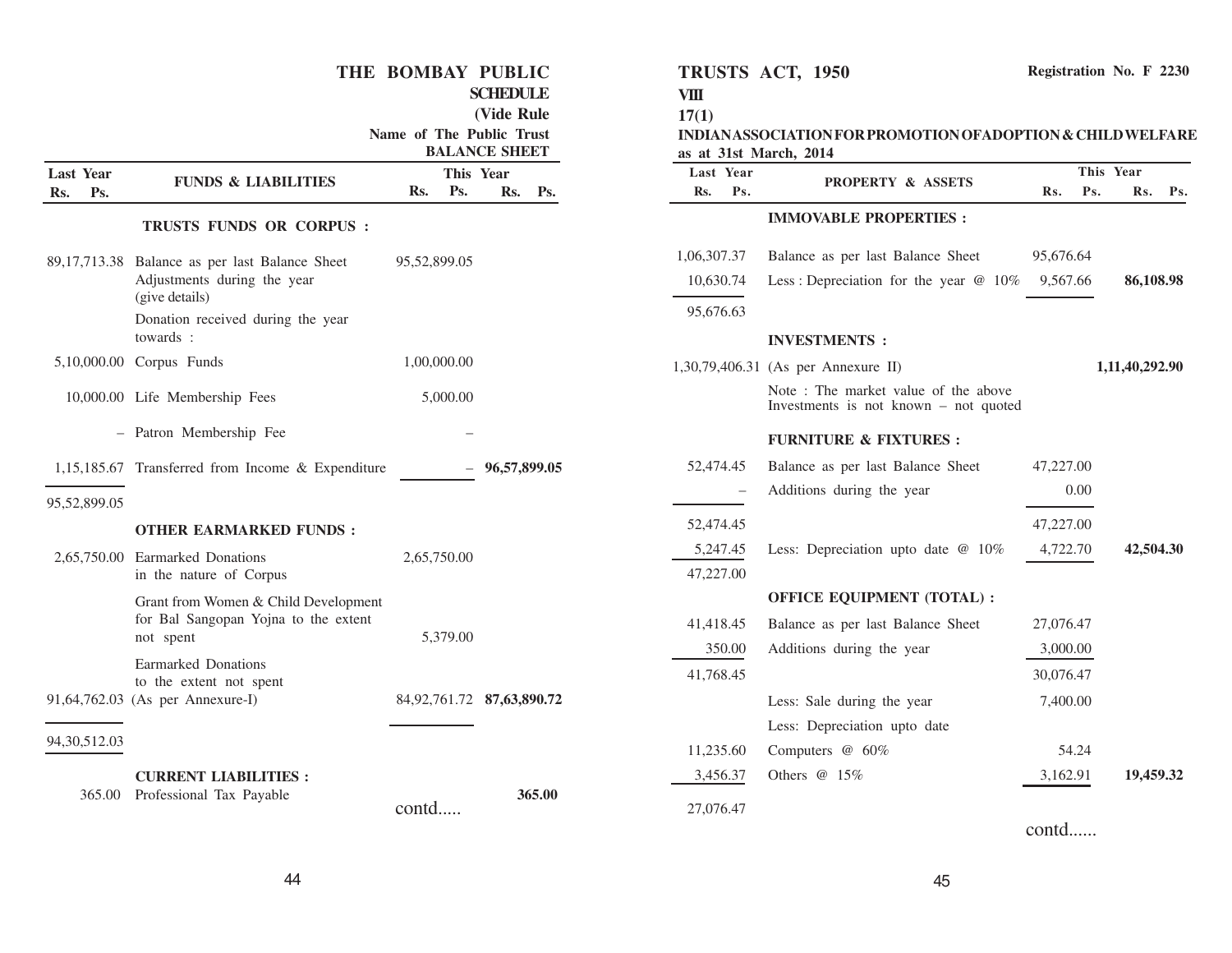#### **SCHEDULE VIII (Vide Rule 17(1) Name of The Public Trust INDIAN ASSOCIATION FOR PROMOTION OFADOPTION & CHILD WELFARE BALANCE SHEET as at 31st March, 2014 This Year Last Year FUNDS & LIABILITIES Last Year This YearPROPERTY & ASSETS Rs. Ps. Rs. Ps. Rs. Ps. Rs. Ps. Rs. Ps. Rs. Ps. ADVANCES INCOME & EXPENDITURE ACCOUNT** – Professional Tax Excess paid – 14,000.00 Advances to Employees 37,000.00 (11,34,582.41) Balance as per last Balance Sheet (4,81,863.63) 9,000.00 Advances to Foster Parents 22,000.00 18,000.00 Telephone Deposits 18,000.00 6,52,718.78 Add: Surplus per Income  $\&$ 2,48,125.84 Tax deducted at source 3,15,630.84 Expenditure Account 2,89,125.84 **3,92,630.84** – Less: Deficit as per Income & Expenditure Account 12,26,838.81 **CASH AND BANK BALANCES** (a) In Savings Accounts 34,52,891.79 (As per Annexure III) **39,17,501.09** (4,81,863.63) Balance as per contra (17,08,702.44) (b) Cash in hand 1,23,414.40 (As per Annexure III) **1,17,895.90 SHORT TERM DEPOSITS** 7,61,028.00 i) IDBI Bank (Saving) **3,70,993.00** 6,26,066.00 ii) IDBI Bank (FCRA) **6,26,066.00** 13,87,094.00 **INCOME & EXPENDITURE ACCOUNT** 4,81,863.63 Balance as per contra **17,08,702,44** 1,89,83,776.08 **1,84,22,154.77** 1,89,83,776.08 **1,84,22,154.77** Regrouping of Head of Accounts is As per Report of even date. The above Balance Sheet to the best of our belief contains a true account of the Funds done wherever necessary. For **MAHESH C. MATHUR & CO.** & Liabilities and of the Property & Assets of the Trust. Chartered Accountants Firm Registration No. : 105800W PRESIDENT SD/- HON. SECRETARY SD/- **Income Outstanding**

**Rs. 3,69,290.67 As per Annexure X**

**TRUSTS ACT, 1950**

Dated : 29th September, 2014

Sd/- (Mahesh C. Mathur) Proprietor Membership No. 5880 (1963)

**THE BOMBAY PUBLIC**

47

HON. TREASURER SD/-

**Registration No. F 2230**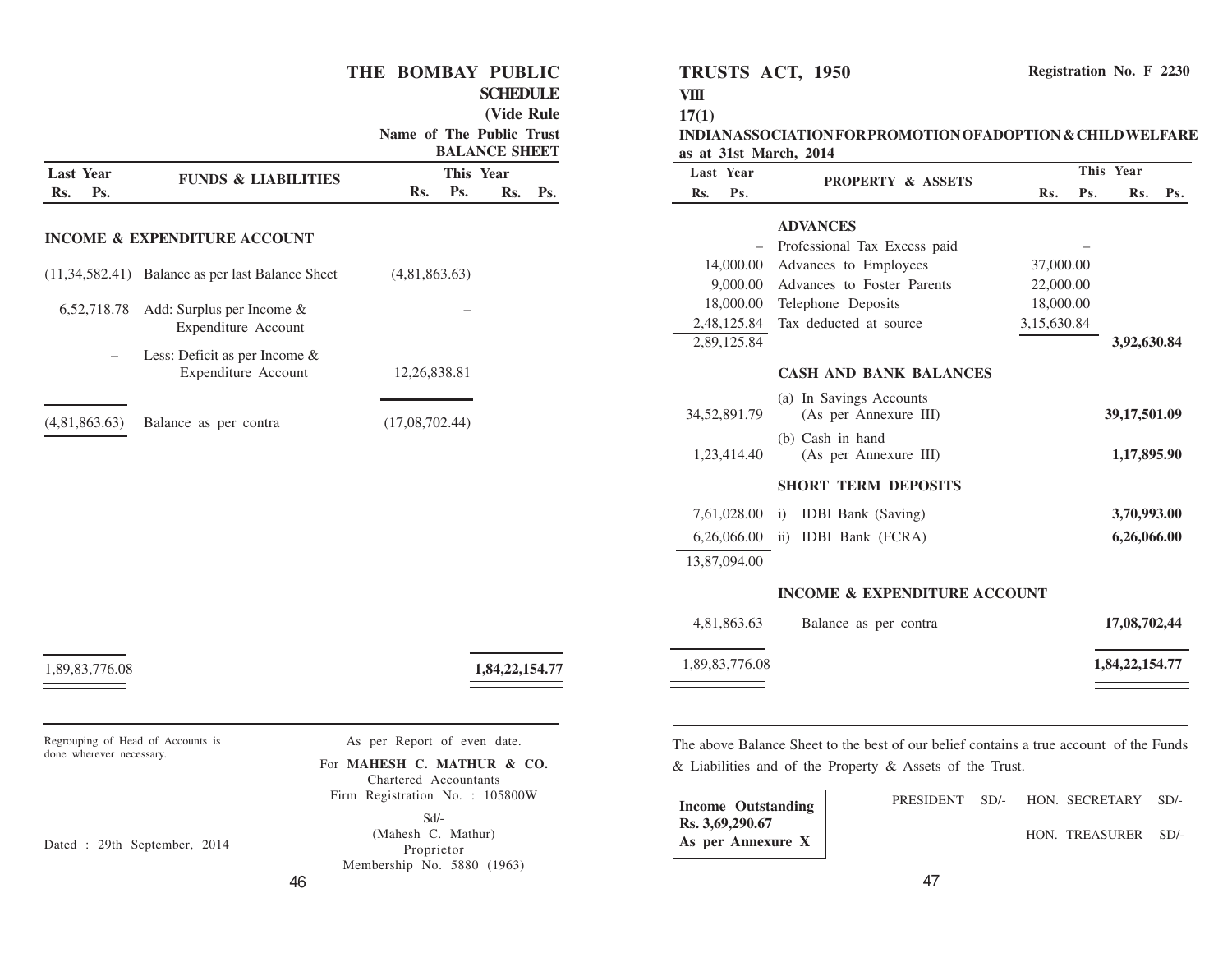#### **THE BOMBAY PUBLIC SCHEDULE (Vide Rule Name of The Public Trust**

|                     |         | <b>Income &amp; Expenditure Account</b>                                                              |                       |       |                            |        |
|---------------------|---------|------------------------------------------------------------------------------------------------------|-----------------------|-------|----------------------------|--------|
| <b>Last Year</b>    |         | <b>EXPENDITURE</b>                                                                                   |                       |       | This Year                  |        |
| Rs.<br>Ps.          |         |                                                                                                      | R <sub>S</sub>        | Ps.   | Rs.                        | Ps.    |
|                     | $1_{-}$ | <b>ESTABLISHMENT EXPENSES</b>                                                                        |                       |       |                            |        |
| 3, 32, 572. 30      |         | (As per Annexure IV)                                                                                 |                       |       | 11,69,595.50               |        |
|                     | 2.      | <b>DEPRECIATION</b>                                                                                  |                       |       |                            |        |
| 5,247.45            |         | Furniture @ 10% p.a.                                                                                 | 4,722.70              |       |                            |        |
| 10,630.74           |         | Office Premises @ 10% p.a.                                                                           | 9,567.66              |       |                            |        |
|                     |         | Office Equipment :                                                                                   |                       |       |                            |        |
| 11,235.60           |         | Computer System @ 60%                                                                                |                       | 54.24 |                            |        |
| 3,456.37            |         | Others @ 15%                                                                                         | 3,162.91              |       | 17,507.51                  |        |
| 30,570.16           |         |                                                                                                      |                       |       |                            |        |
|                     |         | 3. EXPENDITURE ON OBJECTS<br>OF THE TRUST                                                            |                       |       |                            |        |
|                     |         | Bal Sangopan Yojna Expenses                                                                          |                       |       | 4,60,200.00                |        |
| 99,24,301.39        |         | Educational & Health (As per Annexure V)                                                             |                       |       | 1,12,69,920.89             |        |
| 396.00              |         | <b>4. INTEREST PAID ON TDS</b>                                                                       |                       |       |                            | 415.00 |
| 8,791.70            | 5.      | TDS ON PAYMENT OF                                                                                    |                       |       |                            |        |
|                     |         | PROFESSIONAL FEES                                                                                    |                       |       |                            | 0.00   |
| 1,15,185.67         | 6.      | <b>TRANSFERRED TO</b><br><b>CORPUS FUND</b>                                                          |                       |       |                            |        |
| 6,52,718.78         |         | 7. SURPLUS CARRIED OVER                                                                              |                       |       |                            |        |
| 7,67,904.45         |         | <b>TO BALANCE SHEET</b>                                                                              |                       |       |                            |        |
|                     |         | <b>NOTES TO THE ACCOUNT :</b><br>(ANNEXURE VIII)                                                     |                       |       |                            |        |
| 1,10,64,536.00      |         |                                                                                                      |                       |       | 1,29,17,638.90             |        |
| wherever necessary. |         | Regrouping of Head of Accounts done<br>For MAHESH C. MATHUR & CO.<br>Firm Registration No. : 105800W | Chartered Accountants |       | As per Report of even date |        |

48

# **TRUSTS ACT, 1950**

**IX**

### **17(1))**

**INDIAN ASSOCIATION FOR PROMOTION OFADOPTION & CHILD WELFARE as at 31st March, 2014**

| <b>INCOME</b>                                             |                                                                                                            | Rs. | Ps.                                                                                                                    |
|-----------------------------------------------------------|------------------------------------------------------------------------------------------------------------|-----|------------------------------------------------------------------------------------------------------------------------|
| 13,21,888.00<br>1. INTEREST (REALISED)                    |                                                                                                            |     |                                                                                                                        |
| 2. DIVIDEND / INCOMES<br>Unit Trust of India              |                                                                                                            |     |                                                                                                                        |
| & CHILD DEVELOPMENT FOR<br><b>BAL SANGOPAN YOJNA</b>      |                                                                                                            |     |                                                                                                                        |
| 4. DONATIONS IN CASH OR KIND<br>(As per Annexure VI)      |                                                                                                            |     |                                                                                                                        |
| (As per Annexure VII)                                     |                                                                                                            |     |                                                                                                                        |
| <b>6. DEFICIT CARRIED OVER TO</b><br><b>BALANCE SHEET</b> |                                                                                                            |     |                                                                                                                        |
|                                                           |                                                                                                            |     |                                                                                                                        |
|                                                           | Rs.<br>& Mutual Funds (As per Annexure IX)<br>3. GRANT FROM DISTRICT WOMEN<br>5. INCOME FROM OTHER SOURCES | Ps. | This Year<br>11,93,991.00<br>2,462.87<br>4,95,221.00<br>78,98,546.51<br>21,00,578.71<br>12,26,838.81<br>1,29,17,638.90 |

HON. TREASURER SD/-

Dated : 29th September, 2014

Proprietor Membership No. 5880 (1963)

Sd/- (Mahesh C. Mathur)

49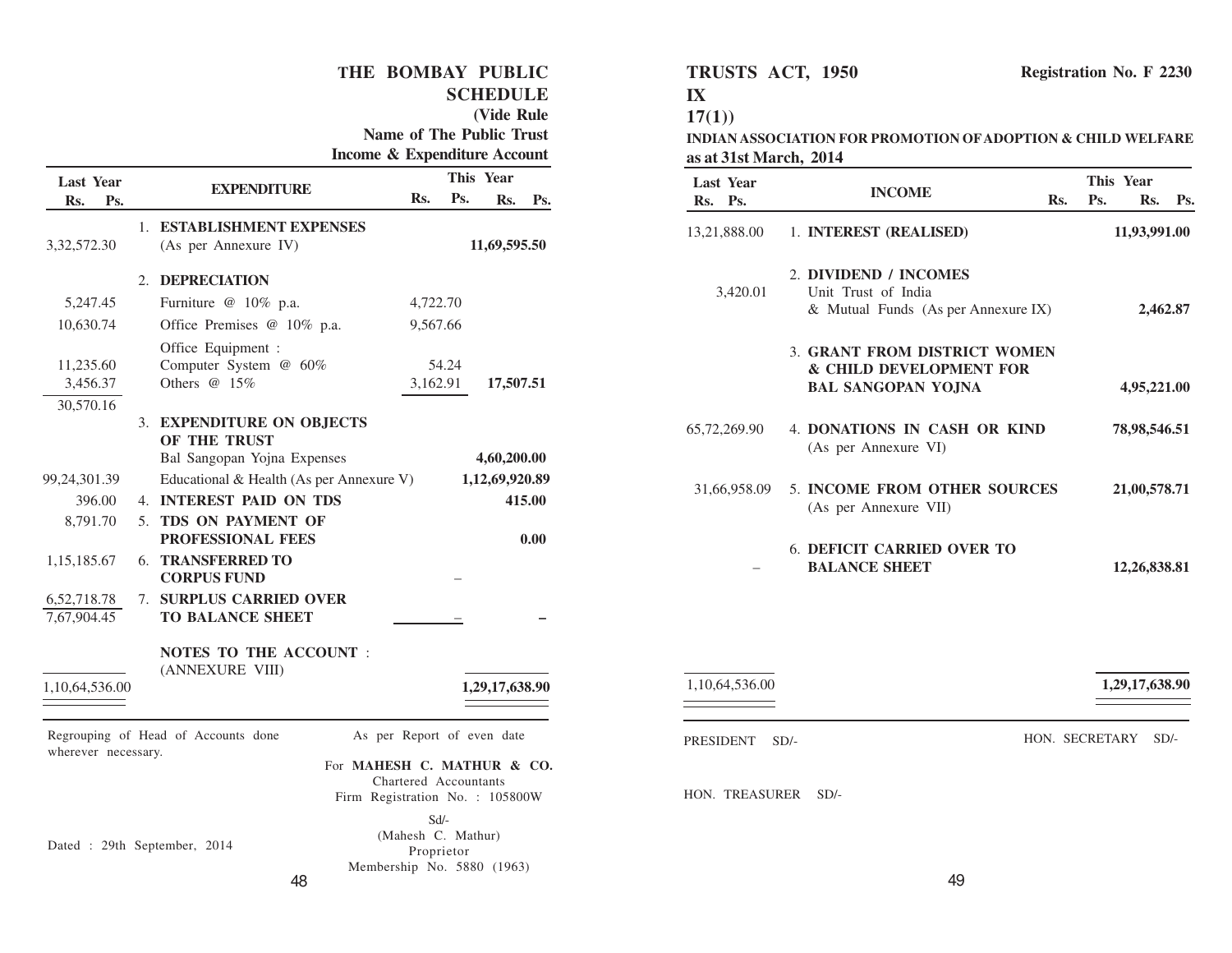# **EXECUTIVE COMMITTEE MEMBERS**

#### **NAME DESIGNATION**

Therapist

| Mrs. Najma Goriawalla   | President      |
|-------------------------|----------------|
| Dr. (Mrs.) Nilima Mehta | Past-President |
| Mrs. Hansa Apparao      | Vice-President |
| Mrs. Kaumudi Telang     | Hon. Secretary |
| Mrs. Dolon Ghosh        | Hon. Treasurer |
| Ms. Ashraf Macchiwalla  | Member         |
| Mrs. Anjali Gokarn      | Member         |
| Mrs. Veera Rao          | Member         |
| Mr. S. Vaidyanathan     | Member         |
| Mrs. Zamrooda Khanday   | Member         |
| Mrs. Dipti Goradia      | Member         |
| Ms. Smita Zankar        | Member         |

#### a a a a a a a a a a a a a a a a a a a a a a a a a a a a a a a a a a a a a a a

**Note** : Executive Committee Members do not receive any remuneration. None of the Board Members are related to each other. Number of meetings held : Executive Committee – 4 General Body  $-1$ Minutes documented and circulated.

<sup>a</sup> <sup>a</sup> <sup>a</sup> <sup>a</sup> <sup>a</sup> <sup>a</sup> <sup>a</sup> <sup>a</sup> <sup>a</sup> <sup>a</sup> <sup>a</sup> <sup>a</sup> <sup>a</sup> <sup>a</sup> <sup>a</sup> <sup>a</sup> <sup>a</sup> <sup>a</sup> <sup>a</sup> <sup>a</sup> <sup>a</sup> <sup>a</sup> <sup>a</sup> <sup>a</sup> <sup>a</sup> <sup>a</sup> <sup>a</sup> <sup>a</sup> <sup>a</sup> <sup>a</sup> <sup>a</sup> <sup>a</sup> <sup>a</sup> <sup>a</sup> <sup>a</sup> <sup>a</sup> <sup>a</sup> <sup>a</sup> <sup>a</sup>

#### **VISITING HONORARIES \*** :

| Dr. Prashant Shah      | Psychiatrist |
|------------------------|--------------|
| Dr. (Ms.) Hutoshi Bana | Occupational |
| Ms. Nanda Purohit      | Psychologist |
| Ms. Shakti Poddar      | Counseller   |
| (*Honorarium paid)     |              |

# **IAPA TEAM** :

| Ms. Lakshmi Swaminathan | Sr. Project Officer                     |
|-------------------------|-----------------------------------------|
| Ms. Savita Nagpurkar    | Adoption-In-Charge                      |
| Ms. Laxmi Nair          | Sr. Project Officer                     |
| Ms. Meherangiz Baria    | Sr. Project Officer                     |
| Ms. Megha Chitanand     | Project Officer                         |
| Ms. Shilpa Rane         | Project Officer                         |
| Ms. Rupali Suralkar     | Project Officer                         |
| Ms. Nilima Zanjad       | Project Officer                         |
| Ms. Ashwini Yadav       | Project Officer                         |
| Ms. Bharati Kedar       | Project Officer                         |
| Ms. Anita Chiplunkar    | Social Worker                           |
| Mr. Anand Ishware       | Social Worker                           |
| Ms. Kanchan Sonawane    | Social Worker                           |
| Ms. Yasmin Khan         | Accountant                              |
| Ms. Yogita Lavekar      | Account Assistant                       |
| Ms. Karuna Sawant       | Account Assistant                       |
| Ms. Dulcine Irani       | Office Administrator                    |
| Ms. Vasudha Padwal      | Office Administrator                    |
| Ms. Shraddha Bairollu   | Computer Operator (Resigned March 2014) |
| Mr. Sunil Talegaonkar   | Sr. Office Assistant                    |
| Mr. Sudhir Navghare     | Office Assistant                        |
| Mr. Vishal Ambrale      | Office Assistant                        |
| Mr. Sandesh Lokhande    | Office Assistant                        |